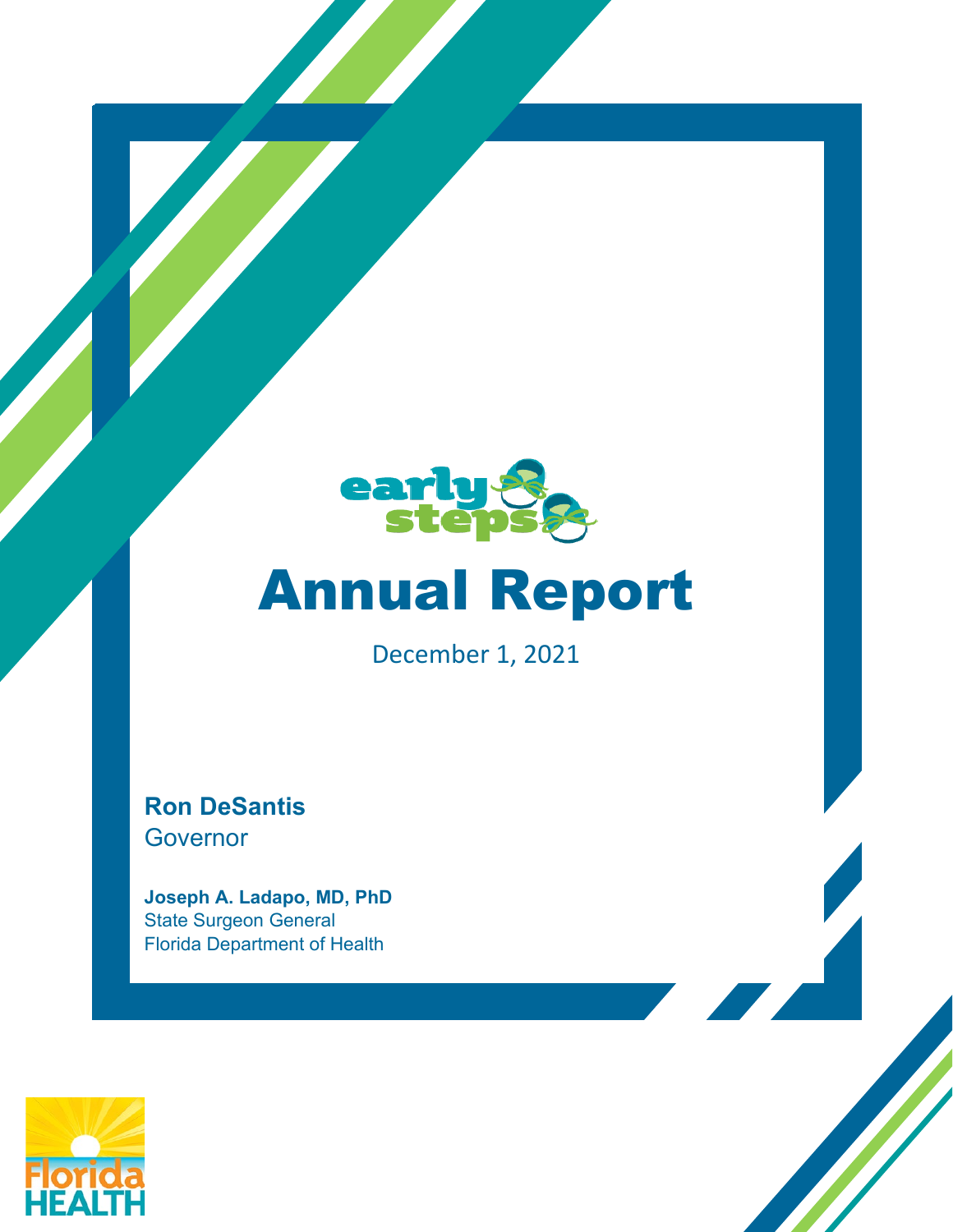## **Mission**

To protect, promote, and improve the health of all people in Florida through integrated state, county and community efforts.

## **Vision**

To be the *Healthiest* State in the Nation.

## **Values**

**Innovation: We search for creative solutions and manage resources wisely.** 

**Collaboration: We use teamwork to achieve common goals and solve problems.** 

**A**ccountability: We perform with integrity and respect.

**R**esponsiveness: We achieve our mission by serving our customers and engaging our partners.

**E**xcellence: We promote quality outcomes through learning and continuous performance improvement.

#### **Submitted to:**

 The Honorable Ron DeSantis, Governor, State of Florida The Honorable Wilton Simpson, President, Florida State Senate The Honorable Chris Sprowls, Speaker, Florida State House of Representatives Florida Interagency Coordinating Council for Infants and Toddlers

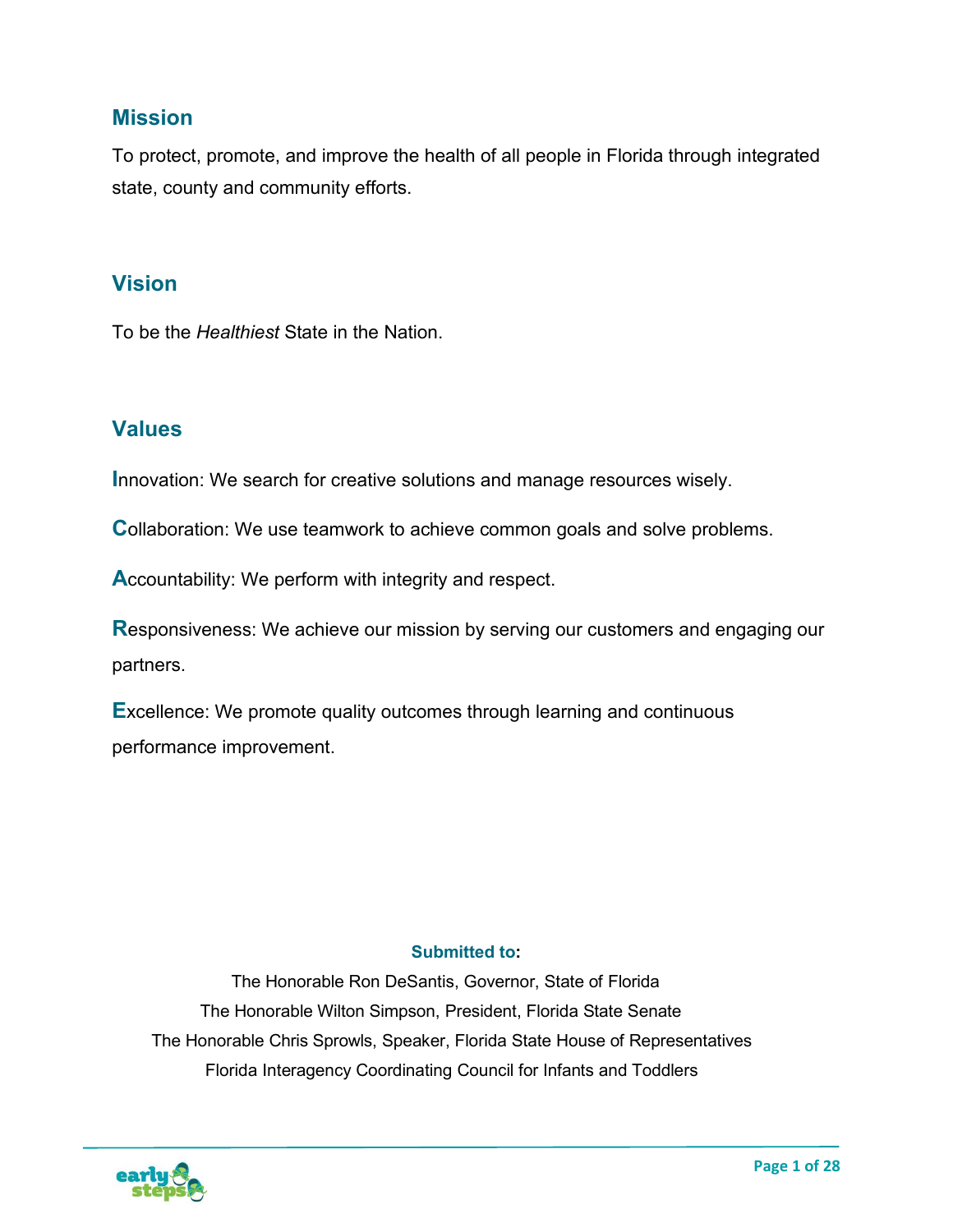|  | <b>Table of Contents</b> |
|--|--------------------------|
|  |                          |

<span id="page-2-0"></span>

| $\bullet$ |                                                                      |    |
|-----------|----------------------------------------------------------------------|----|
| $\bullet$ |                                                                      |    |
|           |                                                                      |    |
| $\bullet$ | Florida Interagency Coordinating Council for Infants and Toddlers  5 |    |
| $\bullet$ |                                                                      |    |
| $\bullet$ |                                                                      |    |
| $\bullet$ |                                                                      |    |
| $\bullet$ |                                                                      |    |
| $\bullet$ |                                                                      |    |
|           |                                                                      |    |
|           |                                                                      |    |
| $\bullet$ |                                                                      |    |
|           |                                                                      |    |
| $\bullet$ |                                                                      |    |
| $\bullet$ |                                                                      |    |
| $\bullet$ |                                                                      |    |
| $\bullet$ |                                                                      |    |
|           |                                                                      |    |
| $\bullet$ |                                                                      |    |
|           |                                                                      |    |
| $\bullet$ | Individualized Family Support Plan Content                           | 18 |
| $\bullet$ |                                                                      |    |
|           |                                                                      |    |
|           |                                                                      |    |
|           |                                                                      |    |

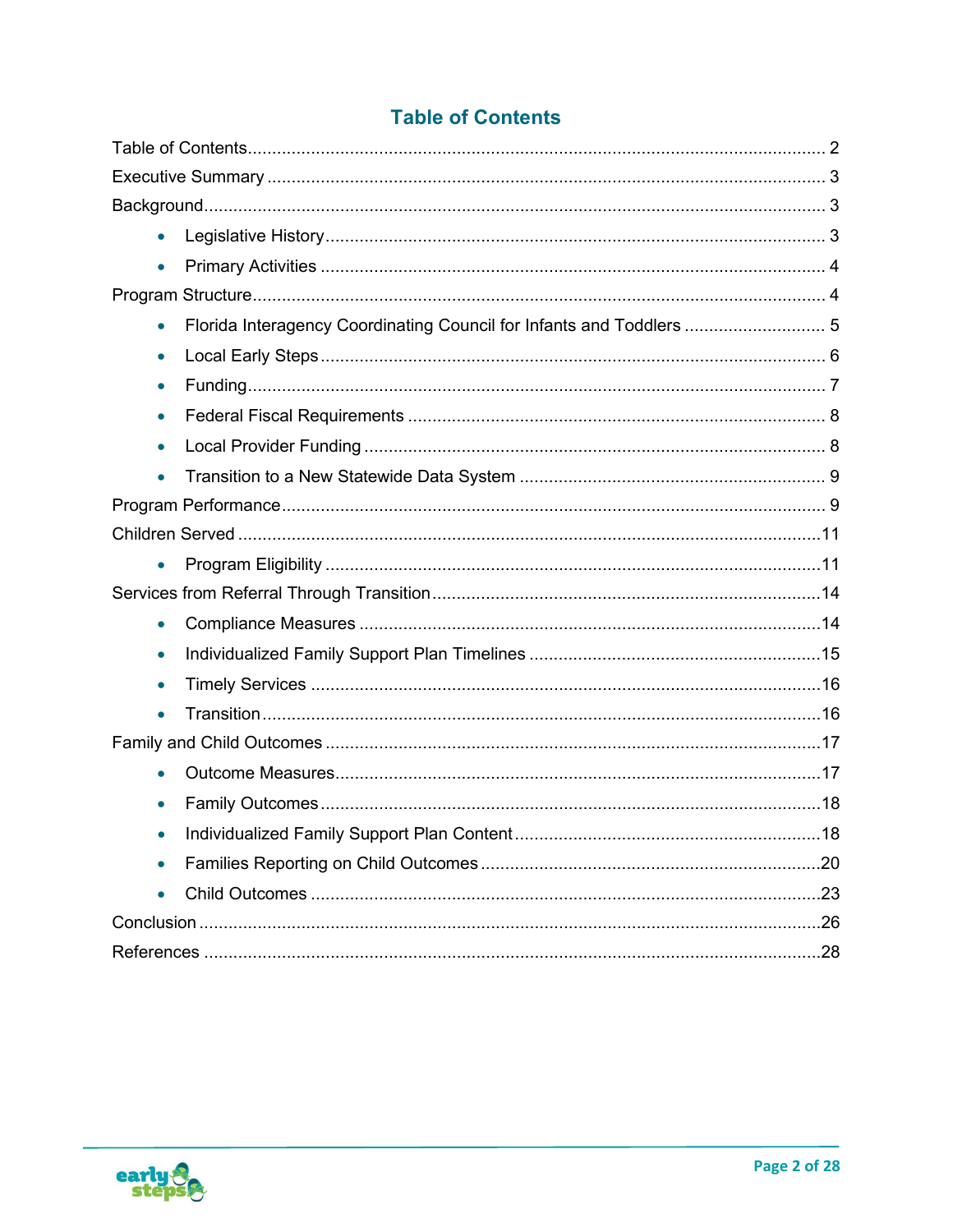## **Executive Summary**

<span id="page-3-0"></span>The Florida Department of Health (Department), Division of Children's Medical Services (CMS), Bureau of Early Steps and Newborn Screening presents this annual report assessing the performance of the Early Steps Program to the Governor, the President of the Senate, the Speaker of the House of Representatives and the Florida Interagency Coordinating Council for Infants and Toddlers (FICCIT), as required by section 391.308(5), Florida Statutes (F.S.).

A summary of the program's performance in the report includes:

- An increase in timely services, children receiving initial evaluations within 45 days, and timely transitions.
- Service provision continued to be delivered via telehealth due to the COVID-19 pandemic.
- Maintenance of family satisfaction and perceived competency of service coordinators (based on focus group input).
- A decrease in the number of infants and toddlers served by the Early Steps Program, most likely due to the COVID-19 pandemic.

## **Background**

<span id="page-3-1"></span>Early intervention services positively impact infants and toddlers with disabilities or developmental delays. Families with children receiving early intervention services report being able to meet their children's developmental needs. Moreover, early intervention services benefit society by lowering the costs of special education and social service programs (Tout, Halle, Daily, Albertson-Junkans, & Moodie, 2013).

#### <span id="page-3-2"></span>Legislative History

Congress initially passed the Education for All Handicapped Children Act in 1975 requiring the U.S. Department of Education (U.S. ED) to ensure that all school-aged children receive a free, appropriate public education. The law was amended in October 1986 as the Individuals with Disabilities Education Act (IDEA), establishing an early intervention program in recognition of an urgent and substantial need to:

- Enhance the development of infants and toddlers with disabilities.
- Reduce educational costs by minimizing the need for special education through early intervention.

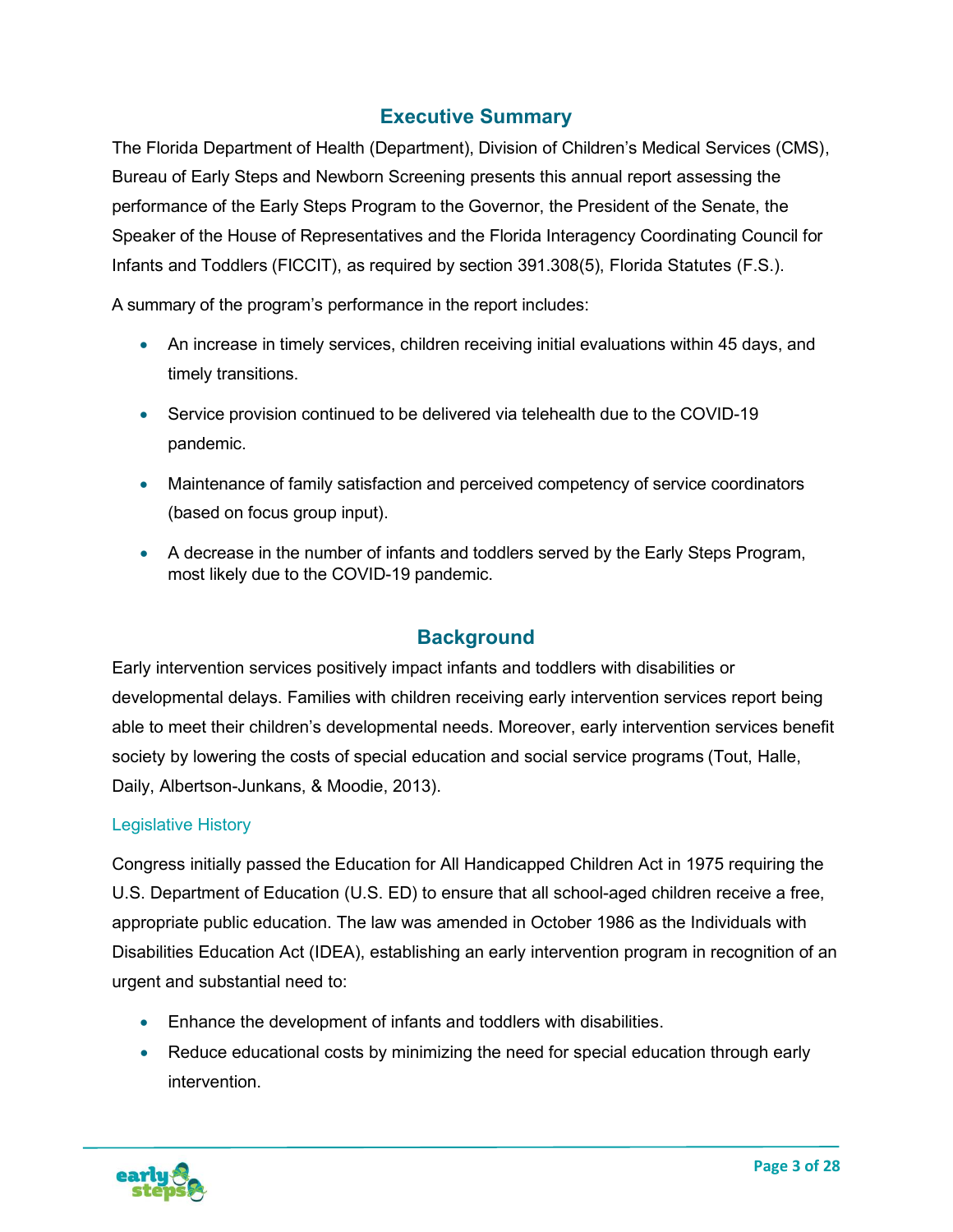- Minimize the likelihood of institutionalization and maximize independent living.
- Enhance the capacity of families to meet their children's needs.

Part C of the IDEA provides early intervention services<sup>[1](#page-4-2)</sup> for children under three years of age with a developmental disability, developmental delay, or at-risk for developmental delay. Florida initiated Part C, IDEA in September 1993. In 2016, Florida law was amended to provide a comprehensive framework for the operation and administration of Florida's infants and toddlers early intervention program. Statutory requirements include specifying eligibility criteria, requiring an annual report and state plan, procuring local program offices, and officially naming the program Early Steps.

#### <span id="page-4-0"></span>Primary Activities

Below are the primary activities of the Early Steps Program:

- Identify infants and toddlers potentially eligible under Part C, IDEA.
- Determine eligibility.
- Complete an assessment and re-assessment of each eligible child's skills and abilities.
- Create an Individualized Family Support Plan (IFSP) based on the developmental needs of the infant or toddler and the family's concerns, priorities, resources, and desired outcomes.
- Coordinate the provision of early intervention services and supports within the family's daily routines and activities.
- Utilize team-based approaches through the use of coaching strategies to help family members and caregivers develop the skills needed to support the child's development.
- Provide a service coordinator to coordinate services.
- Provide transition planning services to support the child and family to prepare for exit from the program.

## **Program Structure**

<span id="page-4-1"></span>The Department is the lead agency responsible for program oversight, which includes, but is not limited to:

- Administrative functions
- Federal reporting

<span id="page-4-2"></span><sup>1</sup> Services include, but are not limited to, developmental monitoring and evaluation; assistive technology; audiology; early intervention sessions; hearing and vision services; occupational, physical, and speech therapies; and service coordination.

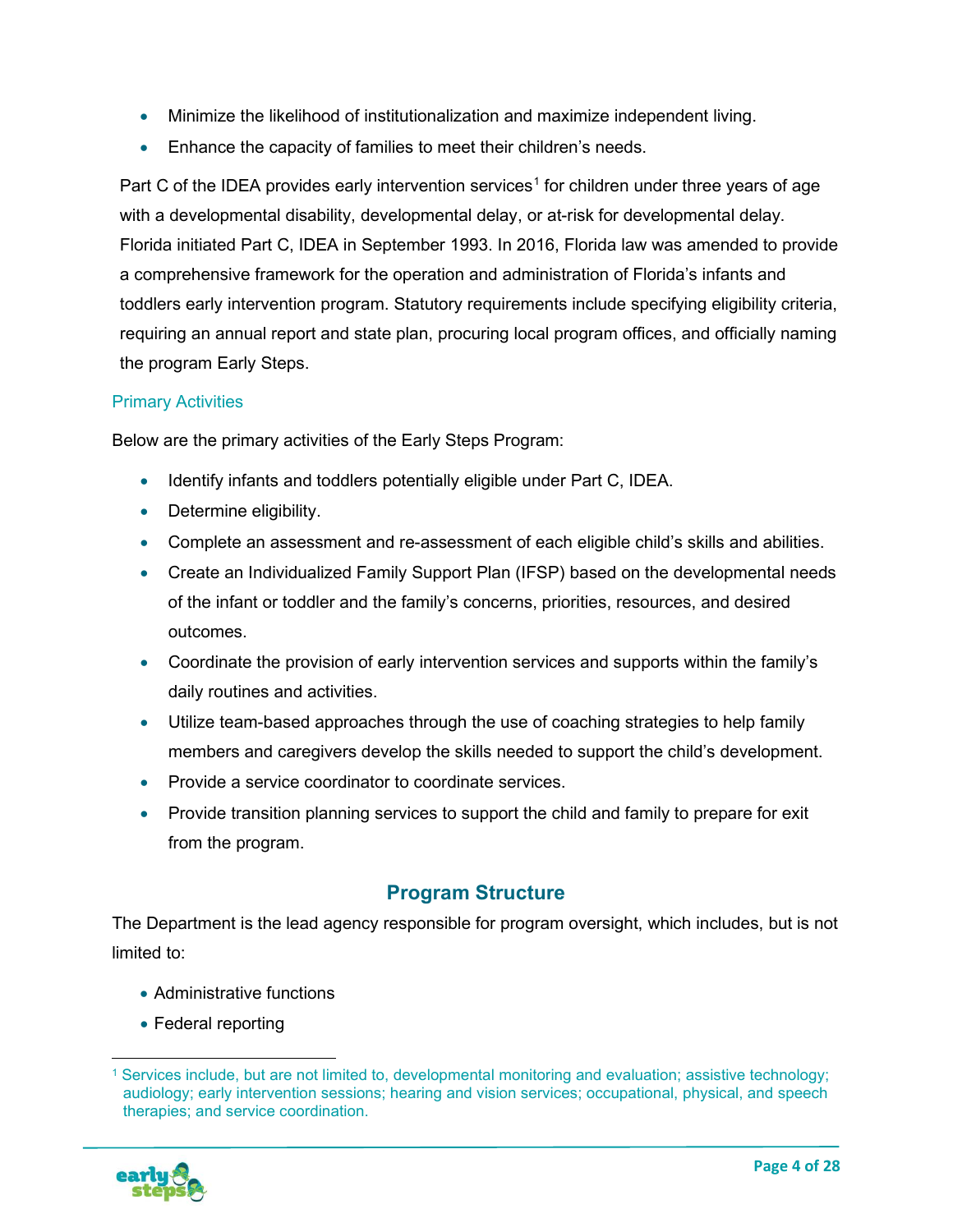- Federal grant management
- Fiscal accountability
- Monitoring of contract compliance

#### <span id="page-5-0"></span>Florida Interagency Coordinating Council for Infants and Toddlers

The Department maintains a statewide interagency coordinating council, which is known as the Florida Interagency Coordinating Council for Infants and Toddlers (FICCIT). The role of the FICCIT is to advise and assist the Florida Early Steps Program in the performance of oversight responsibilities. The FICCIT meets on a quarterly basis and is composed of governor-appointed members. Collaboration with stakeholders across the state is a key component of the program's success.

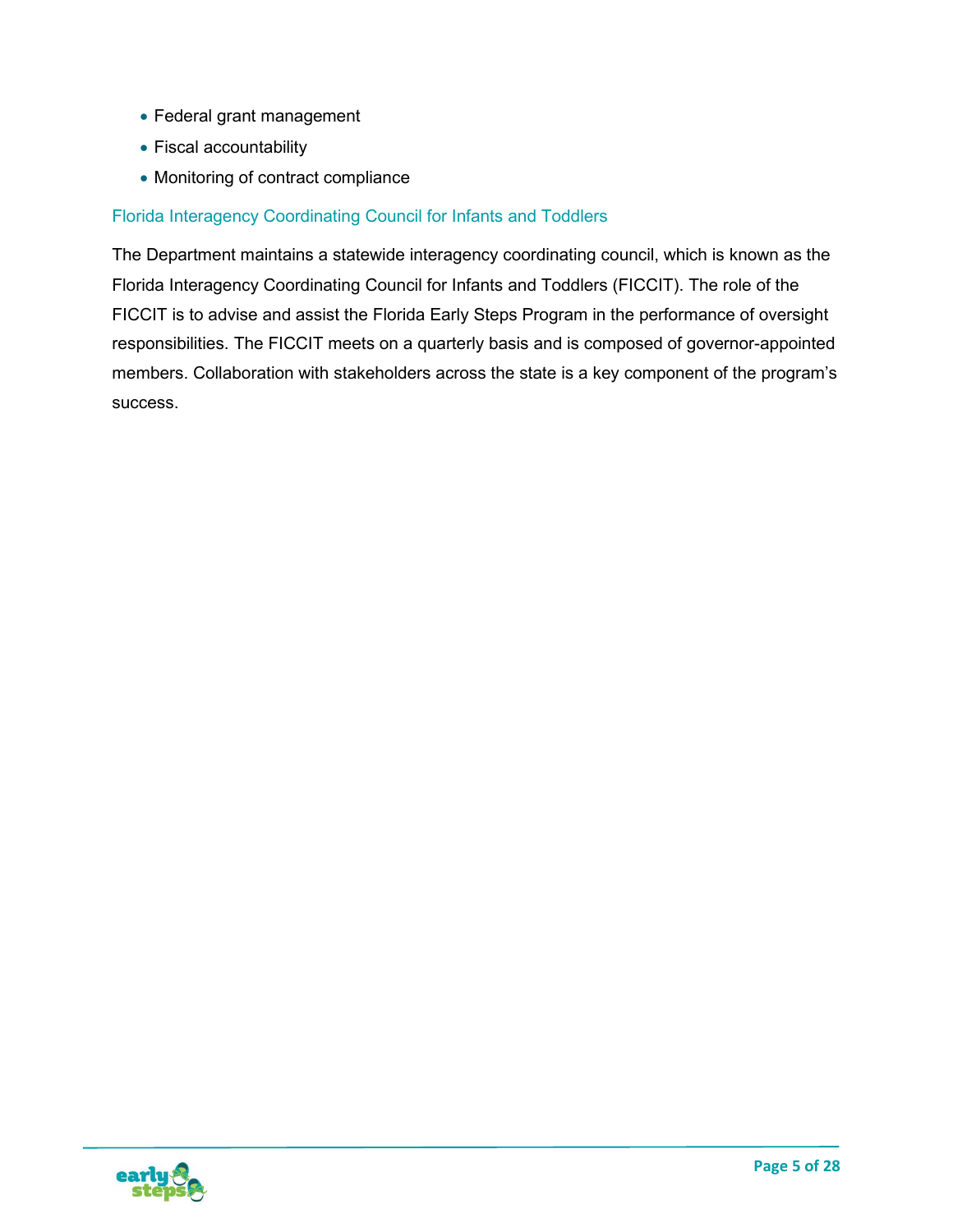#### <span id="page-6-0"></span>Local Early Steps

The Early Steps State Office within the Department oversees the Early Steps Program via contracts with programs in 15 geographic regions of the state. These local programs are referred to as Local Early Steps (LES) providers and are displayed in **Figure 1**.





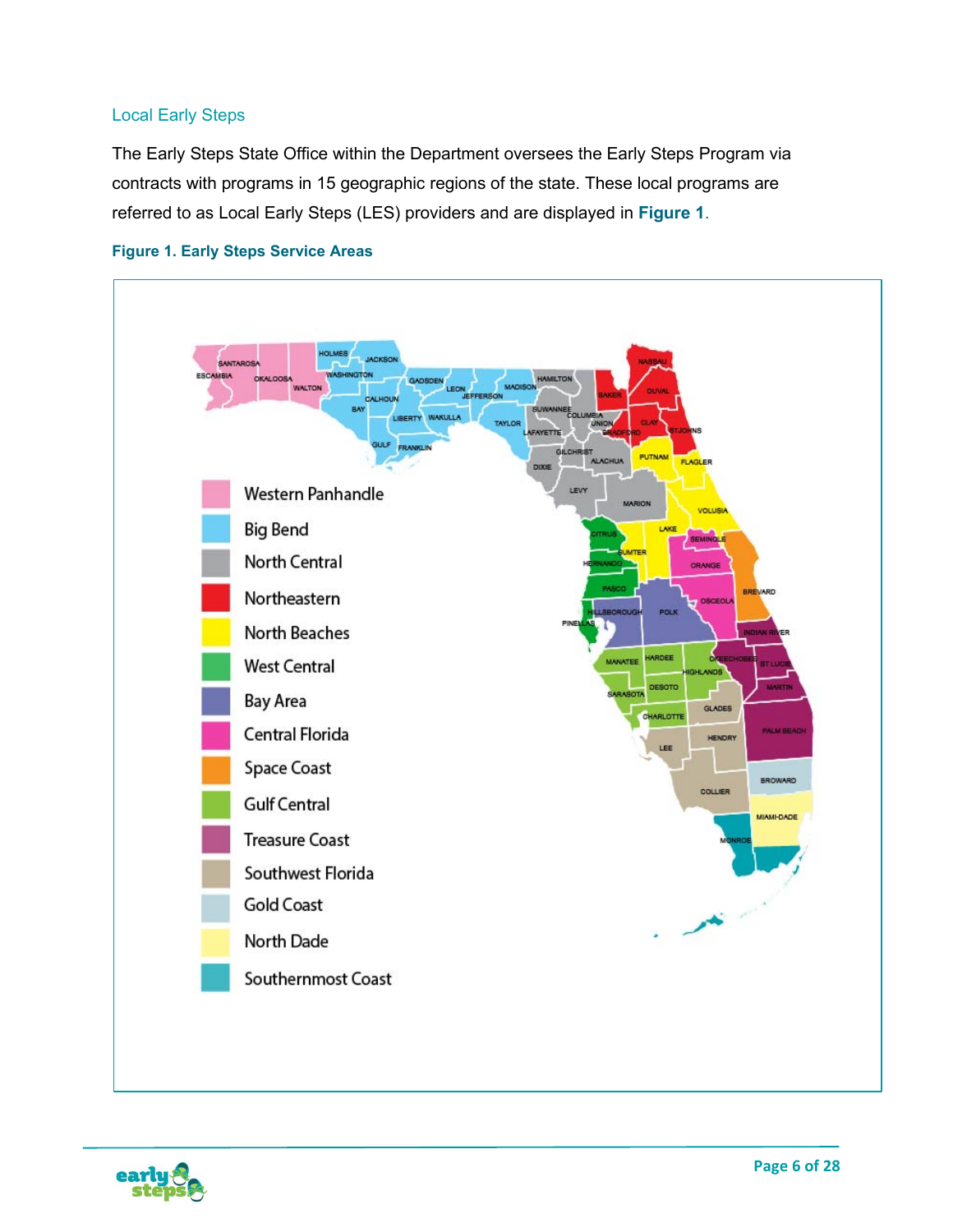The LES providers are the contracted entities responsible for service provision. Services include developmental monitoring, screening, evaluation, service coordination, early intervention sessions, therapy, assistive technology, audiology and vision services, transition activities to support the child and family after exiting the program, and other individualized services necessary to meet the child and family's needs. Services are provided in a variety of home and community settings where the children live, learn, and play. Early intervention services aim to reduce or eliminate developmental delays in eligible infants and toddlers in the early years and enhance future education and life success.

#### <span id="page-7-0"></span>**Funding**

The Early Steps Program is funded through a combination of federal grants and state general revenue funds. The U.S. ED provides grant funding to states and allocates the funds based on each state's number of children from birth to 36 months, using a federal funding methodology, as a proportion of the nationwide child population. Early Steps Program funds support the following:

- Direct early intervention services for eligible children and their families.
- Infrastructure for contracted LES providers.
- Major activities by the Early Steps Program to implement and maintain a statewide system of early intervention services (e.g., a system to ensure qualified personnel operation, maintenance of a data system, and public awareness activities).
- Support for the FICCIT.
- State office (lead agency) administrative positions.

Federal and state funds allocated to the Early Steps Program can only be used to pay for services that are not covered by another public or private funding source. This requirement is referred to as payor of last resort in federal law.

Federal and state funding continued to increase from fiscal year (FY) 2018-2019 through FY 2021-2022 by a total of 25 percent primarily due to a continued increase in federal allocations. Federal funding continued to increase for FY 2021-2022 due to the American Rescue Plan Act (ARP) which awarded the program \$11,509,642. In FY 2021-2022, the Medicaid Match funding that previously was a part of the Department's budget transitioned to the Agency for Health Care Administration (AHCA) budget. It is important to note that while it appears there was a reduction in state funding between FY 2020-2021 and FY 2021-2022, it essentially was a shift of funding between agencies and did not impact the overall funding for the program. **Figure 2**

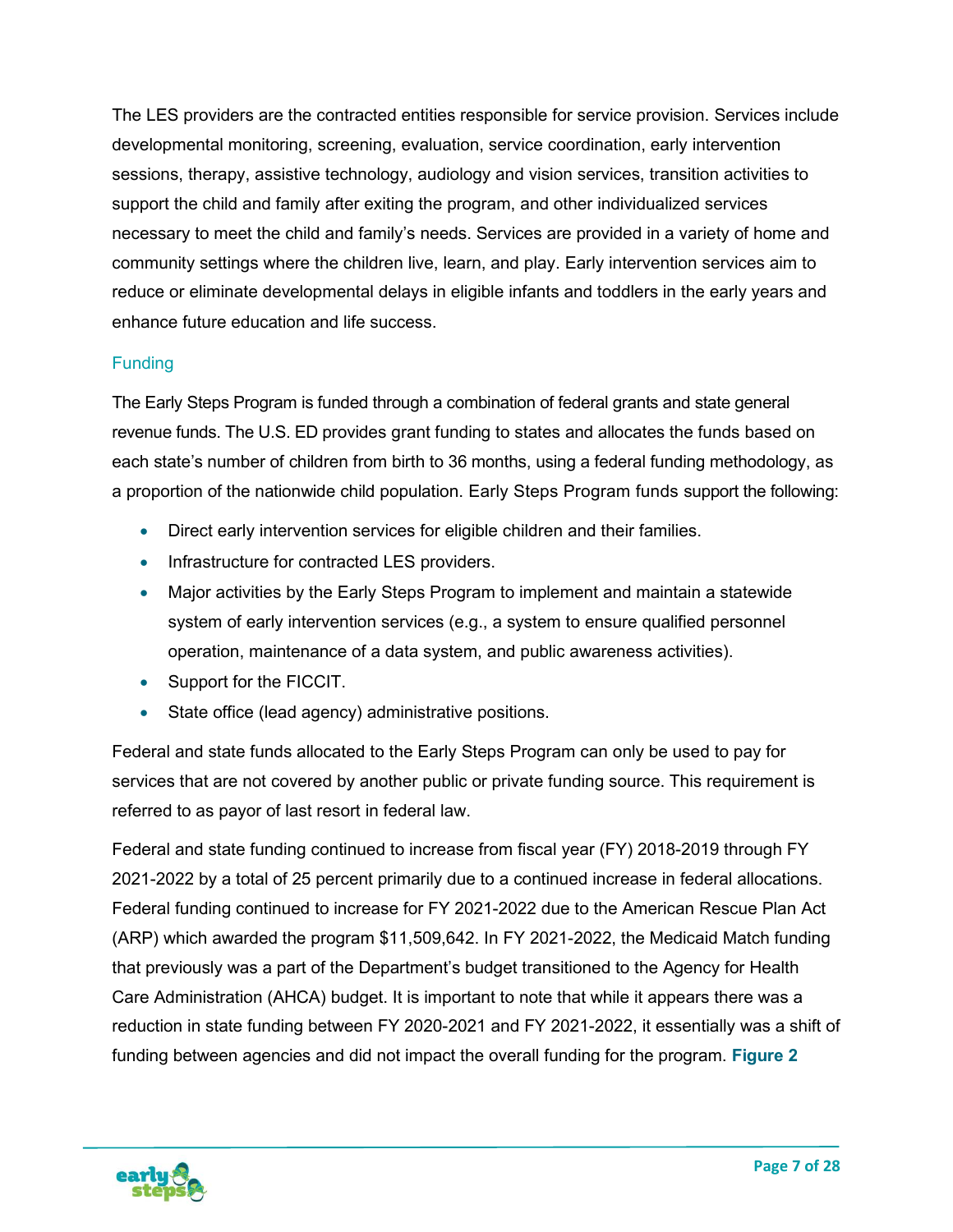displays the current year's funding and the annual funding trend for the three preceding fiscal years.



#### **Figure 2. Early Steps Annual Funding**

#### <span id="page-8-0"></span>Federal Fiscal Requirements

The Early Steps Program remains in compliance with Part C, IDEA's maintenance of effort requirement, meaning Florida's annual state budget for early intervention services must be at least equal to the number of state funds expended for early intervention services for the preceding fiscal year. In addition to funds appropriated to the Early Steps Program, this principle also applies to state Medicaid Match dollars as funds are appropriated to AHCA for state Medicaid Match.

#### <span id="page-8-1"></span>Local Provider Funding

The Early Steps Program worked with a contracted vendor to develop a funding allocation methodology which better aligns with the principles of fairness, efficiency, flexibility, and equitability. The new methodology, which began with FY 2020-2021, relies upon the two local program core functions to allocate funds: referral and service delivery. There was also an adjustment to the service component allocation based on population density and geographic size, in addition to budget neutrality ensuring allocated funds do not exceed the overall budget.

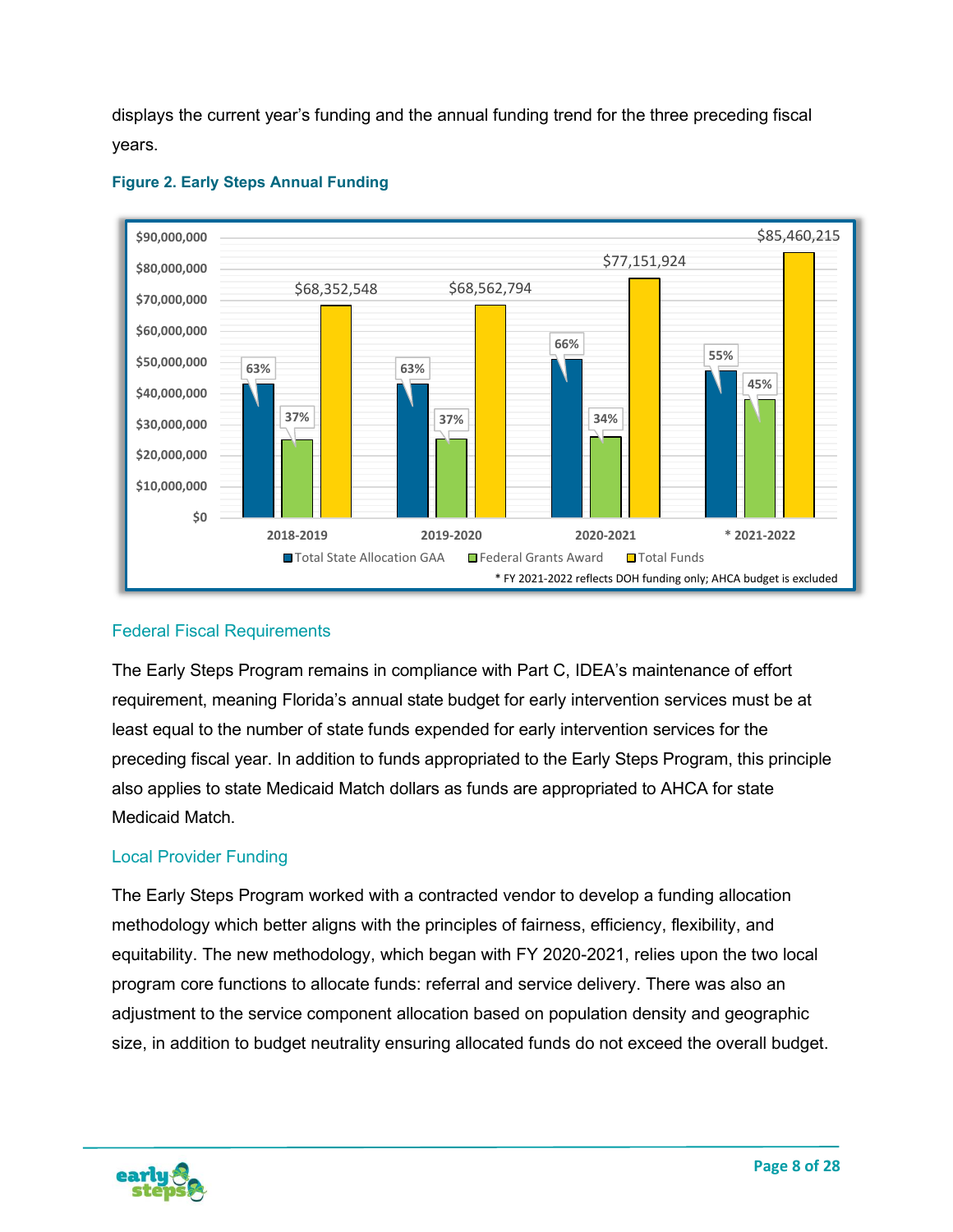#### <span id="page-9-0"></span>Transition to a New Statewide Data System

The Early Steps Program collects and analyzes state and local level data to improve program performance and make data-informed fiscal decisions. Data are collected using a system developed in 1981 to track developmental follow-up for certain infants born in or transferred to neonatal intensive care units in hospitals across Florida. Since its inception, the current Early Steps Data System has expanded to become a statewide web-based data collection and reporting system for the Early Steps Program. However, there were limitations to any future expansion because of the age of the current system. A consequence of this limitation motivated the Department to propose the procurement and development of a new high-capacity data system that would meet the needs of the Early Steps Program.

For consecutive years, the U.S. ED has determined Florida needed assistance in implementing the requirements of the IDEA Part C. A significant factor in this assessment is the lack of data completeness and the number of data anomalies in Florida.

In FY 2017-2018, the Department established a multi-year timeline to successfully develop and implement a new administrative data system for the Early Steps Program. Through a competitive solicitation, the Department selected a vendor to develop the new data system. Various challenges were faced throughout the life of the project. Due to the continued challenges, the Early Steps Program determined that the produced data system would not result in a viable solution for the program. The Department terminated the relationship with the vendor on June 29, 2021.

In response to the termination, the Department has reinitiated the process to procure a vendor that will successfully develop and implement a new Early Steps Administration System that will have the functionality to meet the needs of the Early Steps Program.

## **Program Performance**

<span id="page-9-1"></span>The Department is required to address the performance standards in section 391.308(1), F.S., and report actual performance compared to the standards for the prior fiscal year annually. Section 391.308(1), F.S., provide as follows:

- *(1)* **PERFORMANCE STANDARDS**. —The department shall ensure that the Early Steps Program complies with the following performance standards:
- *(a)* The program must provide services from referral through transition in a familycentered manner that recognizes and responds to unique circumstances and needs

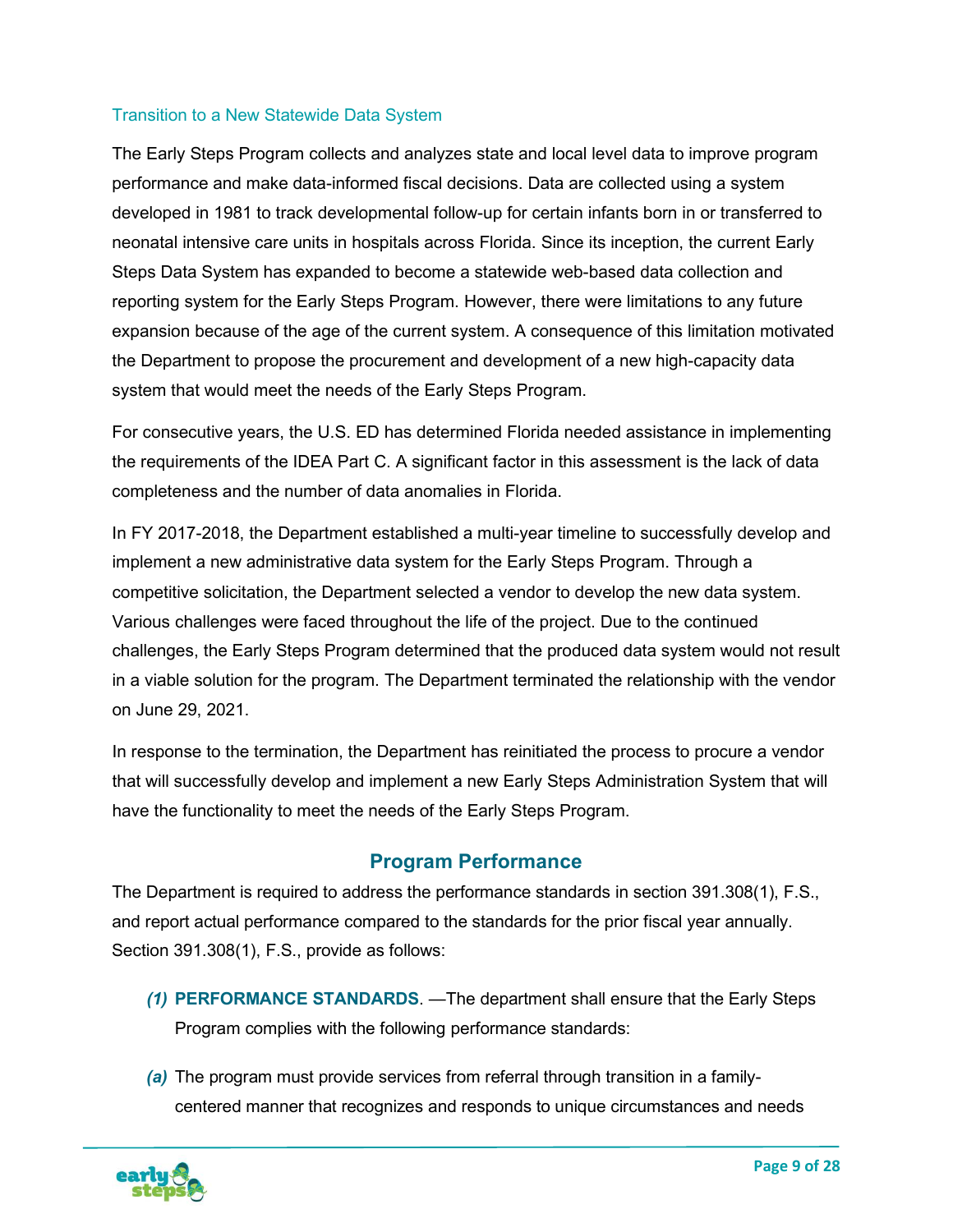of infants and toddlers and their families as measured by a variety of qualitative data, including satisfaction surveys, interviews, focus groups, and input from stakeholders.

- *(b)* The program must provide IFSPs that are understandable and usable by families, health care providers, and payers and that also identify the current level of functioning of the infant or toddler, family supports and resources, expected outcomes, and specific early intervention services needed to achieve the expected outcomes, as measured by periodic system independent evaluation.
- *(c)* The program must help each family to use available resources in a way that maximizes the child's access to services necessary to achieve the outcomes of the IFSP, as measured by family feedback and by independent assessments of services used by each child.
- *(d)* The program must offer families access to quality services that effectively enable infants and toddlers with developmental disabilities and developmental delays to achieve optimal functional levels as measured by an independent evaluation of outcome indicators in social or emotional skills, communication, and adaptive behaviors.

Pursuant to section 391.308(5), F.S., the following measures are to be included in this report:

- *(a)* Number and percentage of infants and toddlers served with an IFSP.
- *(b)* Number and percentage of infants and toddlers demonstrating improved social or emotional skills after the program.
- *(c)* Number and percentage of infants and toddlers demonstrating improved use of knowledge and cognitive skills after the program.
- *(d)* Number and percentage of families reporting positive outcomes in their infant's and toddler's development as a result of early intervention services.
- *(e)* Progress toward meeting the goals of IFSP.
- *(f)* Any additional measures established by the Department.

This report addresses performance standards and performance measures beginning FY 2018- 2019 through FY 2020-2021. Performance standards and related measures are discussed

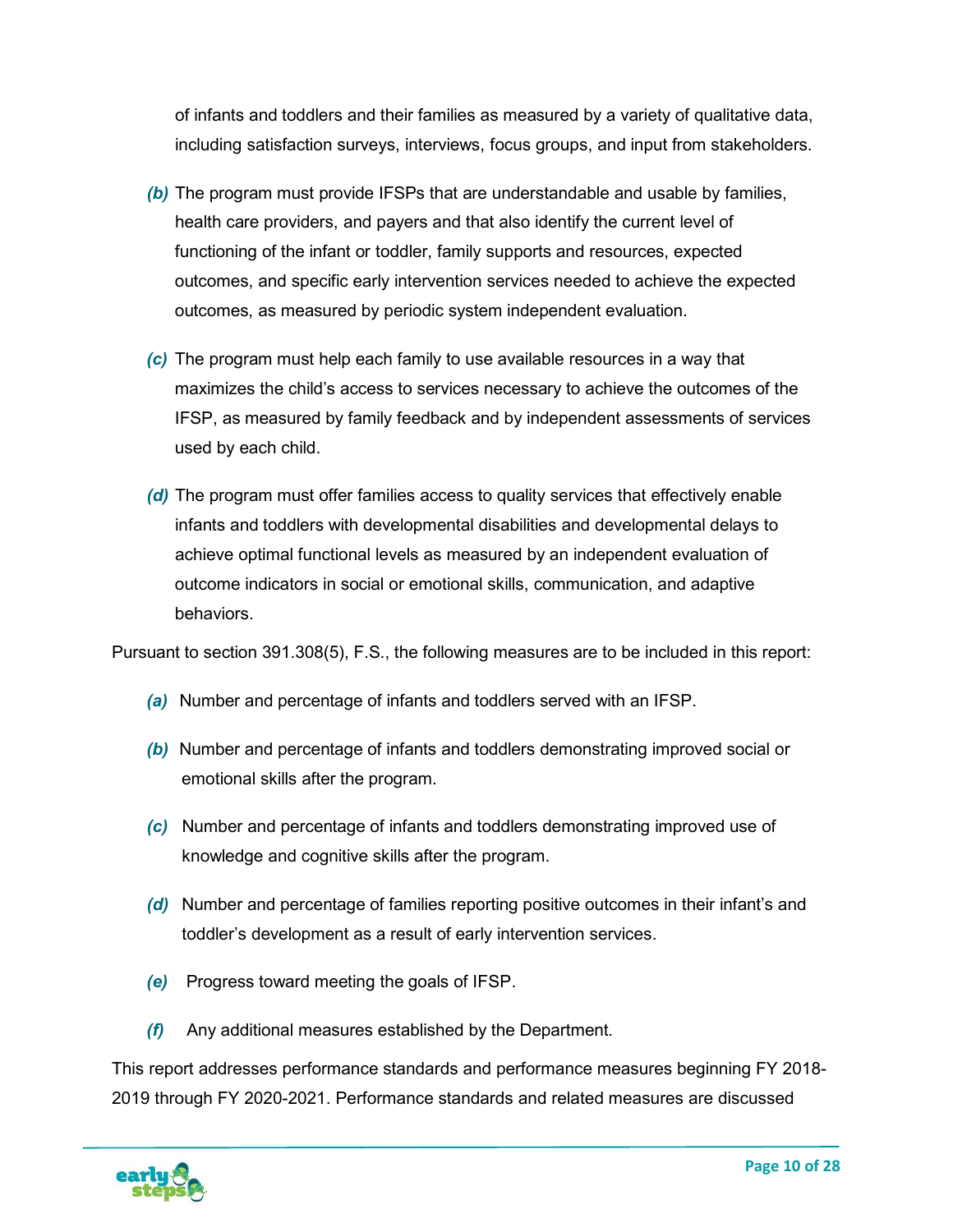simultaneously. The information included in the report serves as the foundation for the Early Steps State Plan required in section 391.308(2)(c), F.S. The Early Steps State Office works with stakeholder groups to assess the need for early intervention services, evaluate the extent of the need that is met by the program, identify barriers to fully meeting the need, and recommend specific action steps in the state plan to improve program performance.

## **Children Served**

## <span id="page-11-1"></span><span id="page-11-0"></span>Program Eligibility

Children are eligible for the Early Steps Program by meeting one of the following eligibility criteria:

- A diagnosed physical or mental condition that has a high probability of resulting in a developmental delay (e.g. autism spectrum disorder, cerebral palsy, deafness and hard of hearing, Down syndrome, or visual impairment).
- A specified physical or medical condition known to create a risk of developmental delay (e.g., low birth weight; Neonatal Abstinence Syndrome).
- A developmental delay as measured by appropriate diagnostic instruments and procedures and [informed clinical opinion](http://www.floridahealth.gov/alternatesites/cms-kids/home/resources/es_policy/DEFINITIONS.doc#informed_clinical_opinion) that exceeds:
	- $\circ$  1.5 standard deviations below the mean in two or more developmental domains or
	- $\circ$  2.0 standard deviations below the mean in one or more developmental domains.

The Early Steps Program promotes early intervention services to all referral sources to ensure each potentially eligible child is referred as soon as possible. As **Figure 3** depicts, there were 35,360 children referred to the Early Steps Program during FY 2020-2021. Of those children, 16,386 were determined eligible, a 3 percent decrease in the percentage of children determined eligible compared to FY 2019-2020. This decrease is attributed to the effects of the COVID-19 pandemic throughout the fiscal year.

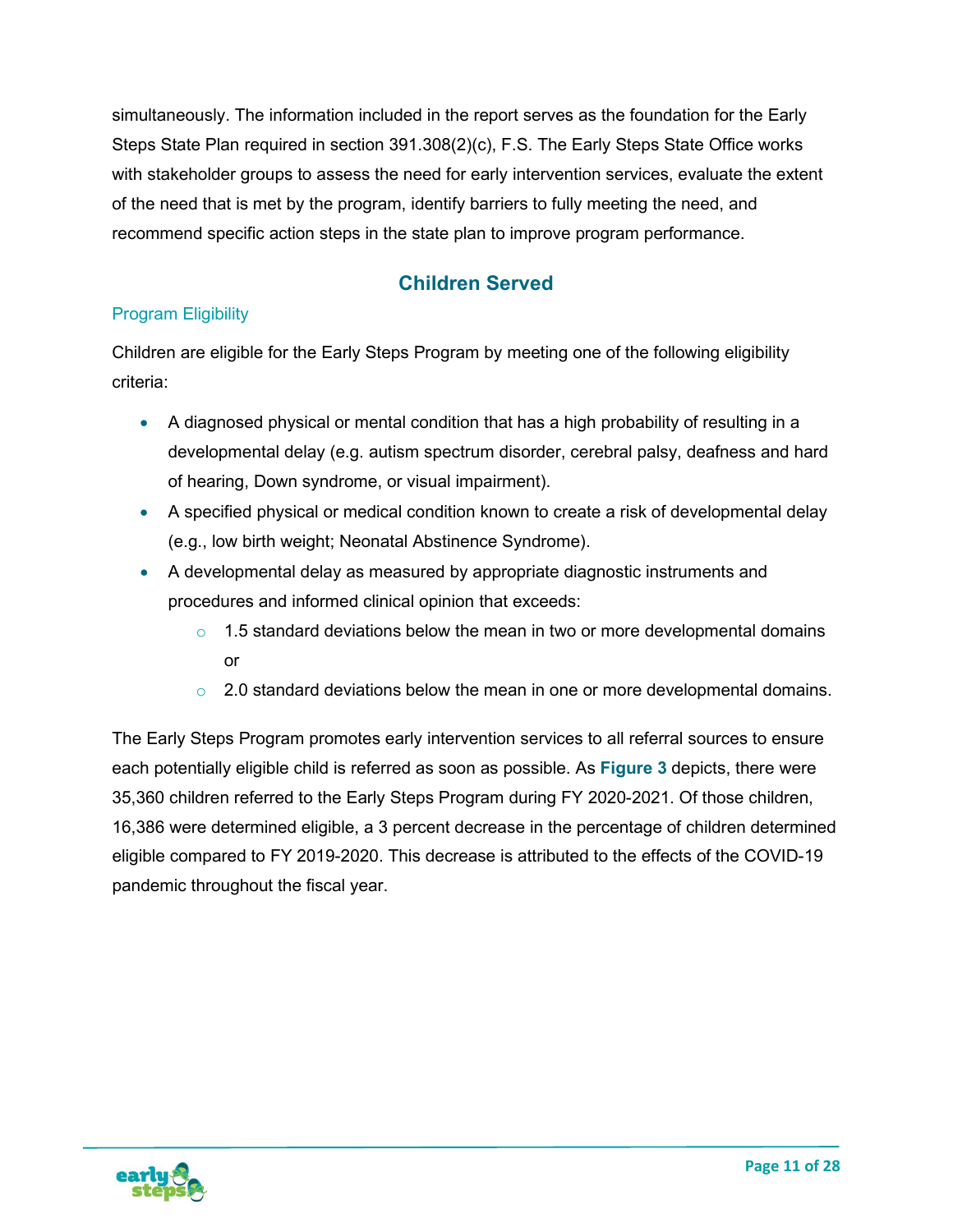

**Figure 3. Number of referred children, referred children determined eligible and the percentage determined eligible** 

One of the goals identified in the 2020 Early Steps State Plan was to monitor and track the population referred to and served by the Early Steps Program, including infants and toddlers at risk of developmental delay. The action steps to meet this goal included education to state and local entities on the Early Steps Program's eligibility criteria to ensure appropriate referrals for potentially eligible infants and toddlers. Making more appropriate referrals means that a higher percentage of time and financial resources can be spent on serving eligible children, rather than evaluating children who ultimately do not meet Early Step's Program eligibility and are referred to other programs. Data collection is used to monitor eligibility patterns and trends for referral of infants and toddlers, especially those at-risk of developmental delay.

Contracts with LES providers include an annual deliverable for a Child Find Plan, which covers public awareness activities to primary referral sources. Public awareness activities include partnerships with physicians, hospitals, and birthing facilities to increase the visibility of the program.

The Early Steps Program provides education and public awareness materials to LES providers and referral sources to address the discrepancy in the ratio between referred children and those determined eligible.

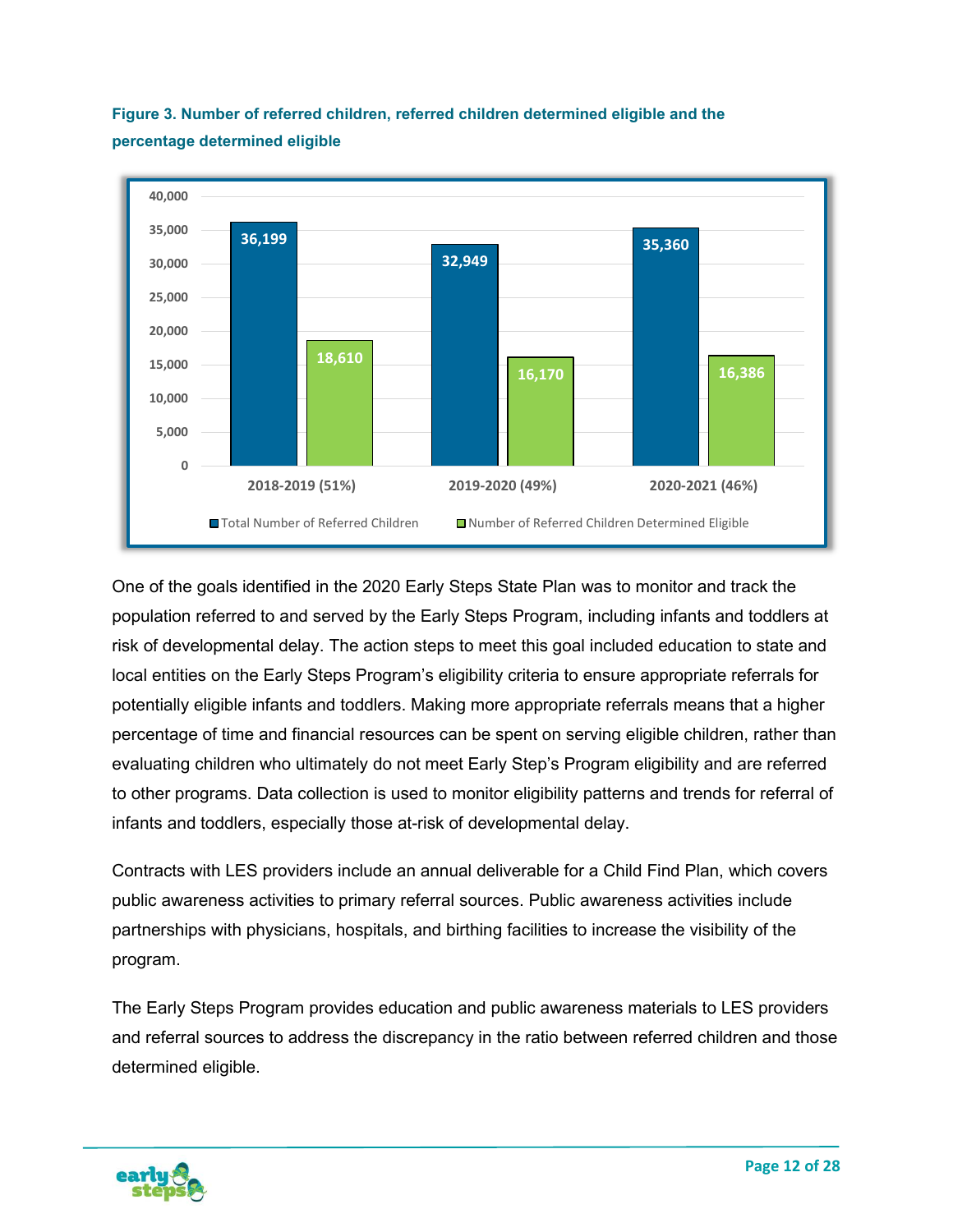As illustrated in **Figure 4**, there were 54,331 active children in the Early Steps Program during FY 2020-2021. Active children are defined as:

- Children continuing to be served from the last fiscal year.
- Children who exited but were active at some point within FY 2020-2021.
- Children referred who were determined eligible.
- Children referred who were determined not eligible.
- Children referred who have yet to complete the eligibility determination process.



#### **Figure 4: Number of active children and number and percentage of children served with an IFSP**

There is a 4.7 percent decrease in the number of active children from FY 2018-2019 to FY 2020-2021 and an 8.8 percent decrease in the number of children served with an IFSP from FY 2018-2019 to FY 2020-2021. There is also a slight decrease in the number of children served with an IFSP in FY 2020-2021 when compared to the previous year. This decrease is attributed to the effects of the COVID-19 pandemic throughout the fiscal year.

As of January 2018, the Early Steps Program began serving children who are at risk of developmental delay based upon a physical or medical condition. A total of 733 of the 32,890 children with at-risk conditions were served during FY 2020-2021.

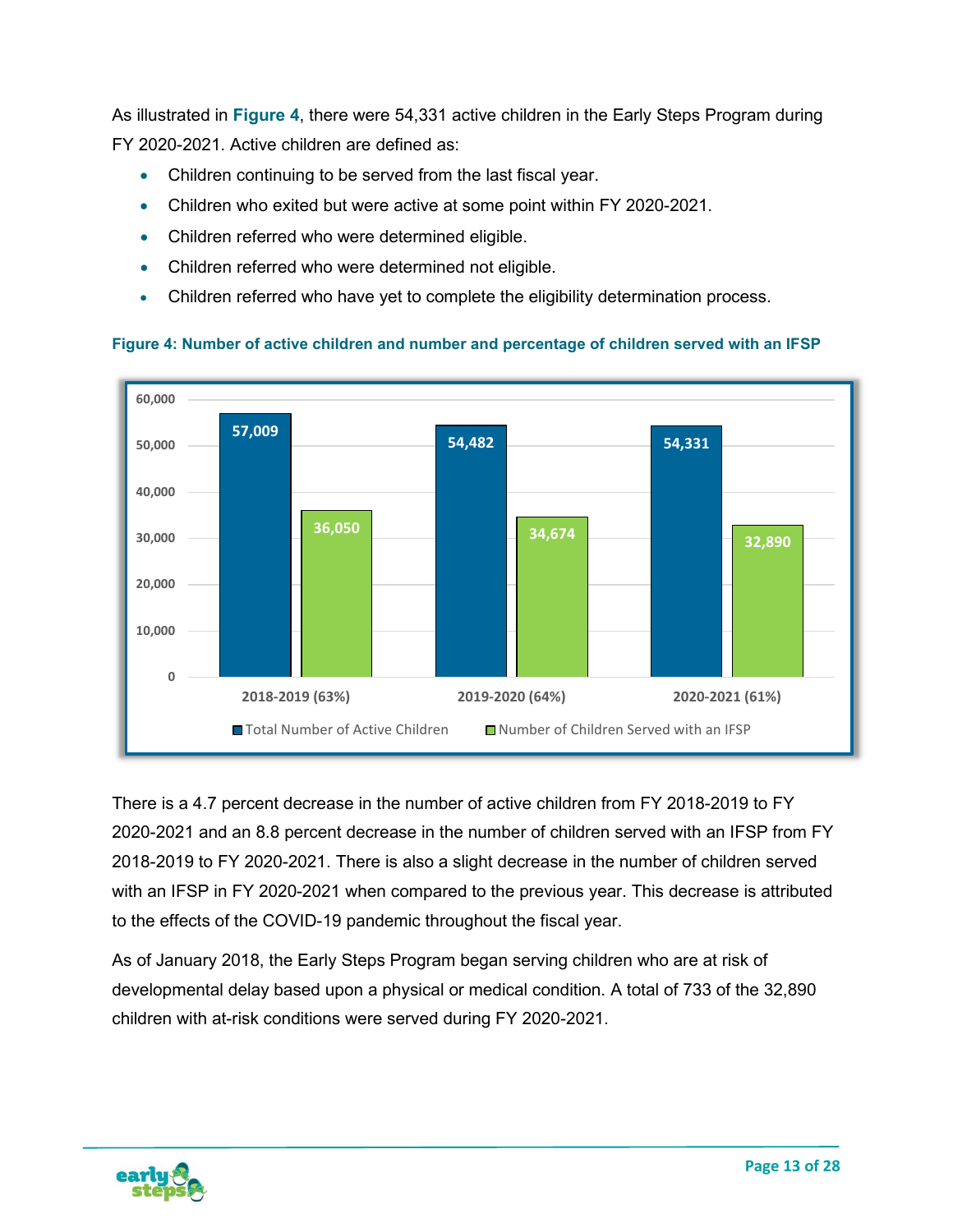<span id="page-14-0"></span>**Standard**: The program must provide services from referral through transition in a family-centered manner that recognizes and responds to unique circumstances and needs of infants and toddlers and their families as measured by a variety of qualitative data, including satisfaction surveys, interviews, focus groups, and input from stakeholders.

#### <span id="page-14-1"></span>Compliance Measures

IDEA requires each state to develop a State Performance Plan/Annual Performance Report (SPP/APR) that evaluates the state's efforts to implement the requirements and purposes of Part C, IDEA and describes how the state will improve its implementation. States report on quantifiable and qualitative indicators that measure performance for areas designated as priority areas by the U.S. ED. Some of the indicators are compliance measures that require 100 percent compliance by the U.S. ED. These measures indicate the state's performance related to timelines established in Part C, IDEA. Specifically, the measures are intended to ensure:

- Infants and toddlers referred are evaluated and provided with an IFSP within the federal time frames.
- Services begin within 30 days after the family consents via the IFSP.
- Transition activities are established to best support the child and family to prepare for exit from the program.

The Early Steps State Plan, which also includes an analysis of Florida's performance, is required by section 391.308(2)(c), F.S. This plan includes action steps to improve performance. One of the goals is to ensure compliance with state and federal requirements and indicators through the development of an accountability system strengthening local and state resources and capacity. Specifically, three compliance priority areas for program improvement have been identified. Those include timely IFSPs within the required 45-day time frame, services beginning within the required 30-day time frame, and services in the natural environment. To increase performance in these priority areas, Early Steps has developed a technical assistance framework using a multi-tiered system of supports. The Early Steps Program will use this framework to analyze trends over time and engage in data-informed decision-making to determine a tier for each LES program. The tier each LES program is assigned determines the level of support and activities required to improve program performance.

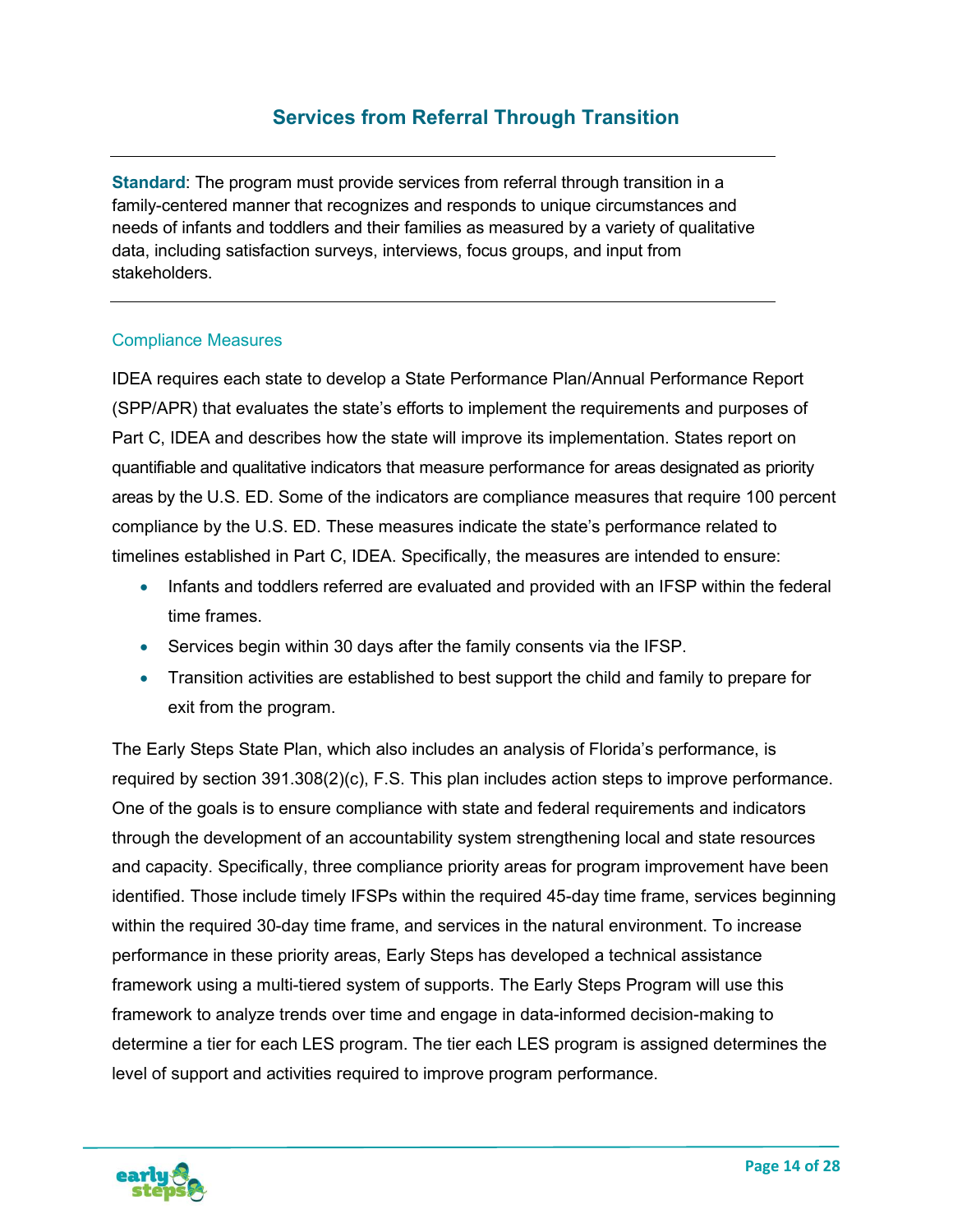#### <span id="page-15-0"></span>Individualized Family Support Plan Timelines

In accordance with federal regulations, evaluations and IFSPs must be provided within 45 days of the date the child's referral is received by the LES provider. The IFSP is developed for children who are eligible for the program by a team that includes the evaluators, service coordinator, and family, at a minimum. The team gathers information, such as the family's concerns for their child's development, daily routines and activities, linkages to community resources, the child's level of functioning, individualized outcomes, and the services necessary to meet the outcomes. **Figure 5** provides the percentage of infants and toddlers who received an evaluation and IFSP within the 45-day time frame.





During FY 2020-2021, 98 percent of infants and toddlers received an evaluation and IFSP within 45 days of being referred. While the target for the 45-day time frame is 100 percent as established by the U.S. ED, the 7 percent increase in performance from the previous year indicates an improvement for providing timely evaluations.

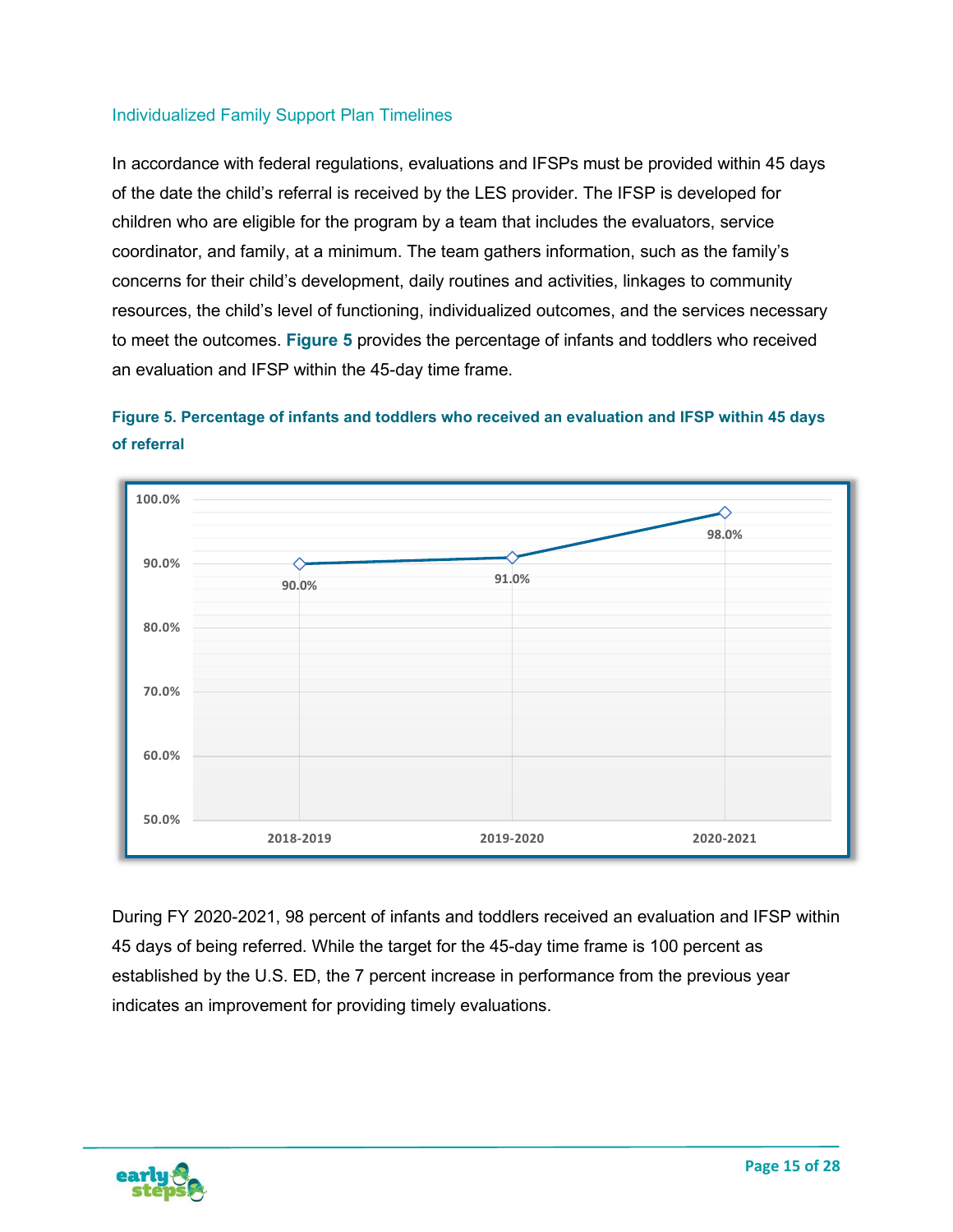#### <span id="page-16-0"></span>Timely Services

Early Steps services are required to be provided within 30 days after the family consents to the service(s) authorized on the IFSP. **Figure 6** illustrates the percentage of children who received services within 30 days of consent.





The target for the 30-day time frame is 100 percent as established by the U.S. ED. During FY 2020-2021, 97 percent of infants and toddlers received services within 30 days of consent. This figure represents a 7 percent increase in performance from last year. The Early Steps Program provides targeted technical assistance in order to support local programs with a finding of noncompliance for this indicator. The Program deployment of targeted technical assistance pinpoints trends through data analysis which in turn leads to data-informed decisions and process improvements.

#### <span id="page-16-1"></span>**Transition**

The Early Steps Program must ensure a smooth transition for infants and toddlers from early intervention services under Part C, IDEA, to preschool or other appropriate services for toddlers with disabilities by 36 months of age.

The LES provider is required to hold a conference to discuss services and develop a transition

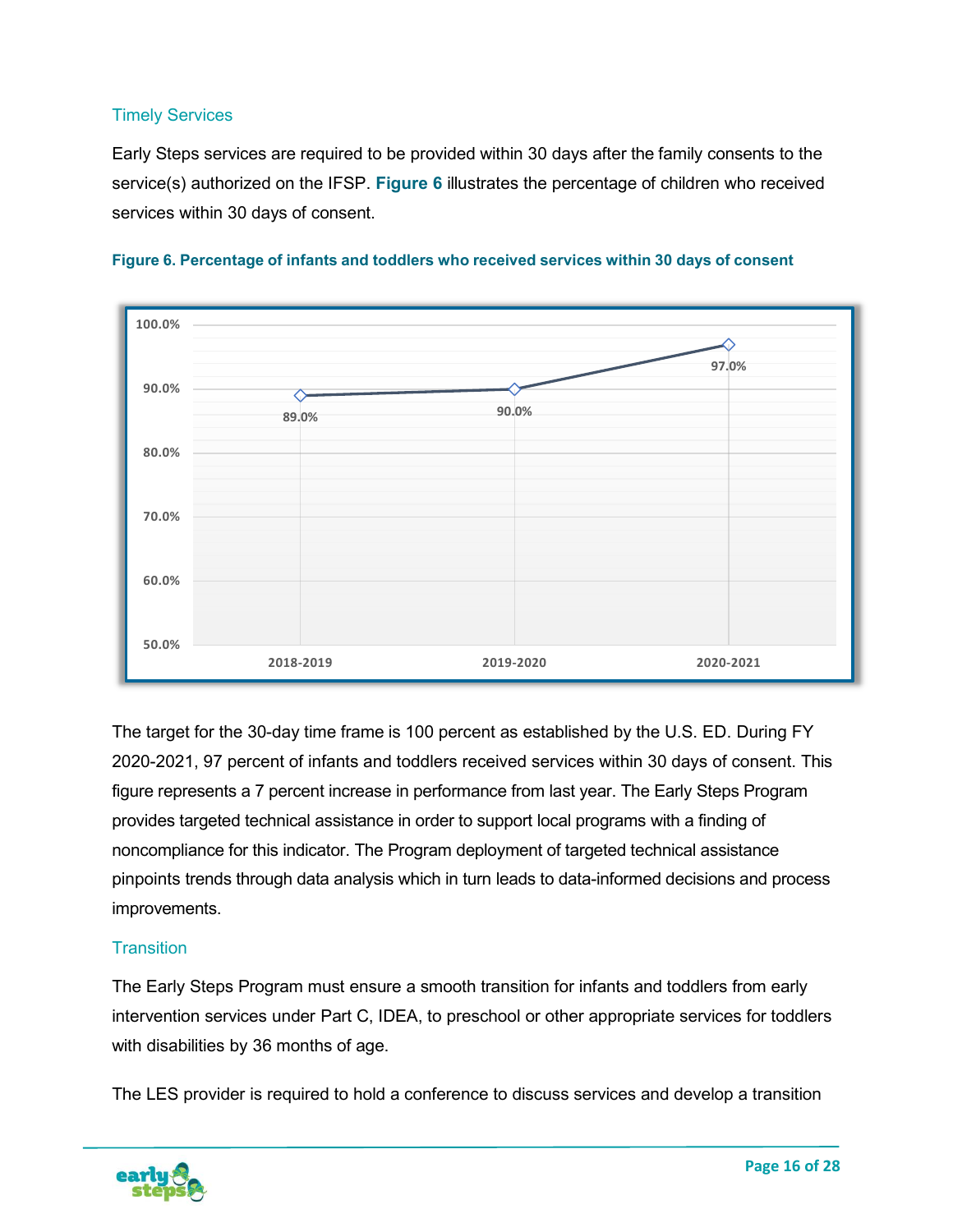plan not fewer than 90 days or more than nine months before the third birthday of a toddler served in Early Steps. The transition plan must include activities and time frames for a successful transition from Early Steps. The target for the 90-day time frame is 100 percent and is established by the U.S. ED.

**Figure 7** shows 98 percent of children preparing to transition from Early Steps in FY 2020-2021 received a timely transition conference with activities and time frame for the appropriate program(s) upon exit from the program. This is a 5 percent increase from the previous year.

**Figure 7. Percentage of toddlers exiting Early Steps with steps and services for transition planning not fewer than 90 days and not more than nine months prior to the third birthday**



## **Family and Child Outcomes**

#### <span id="page-17-1"></span><span id="page-17-0"></span>Outcome Measures

The SPP/APR, required by the U.S. ED, includes child outcome measures that report the improvement of children's development as a result of participation in the Early Steps Program. Family outcome measures are also reported and indicate if Early Steps helped the family know their rights, effectively communicated the child's needs, and helped the child develop and learn. These are considered performance measures by the U.S. ED. Each state identifies the target for compliance for each outcome measure and is monitored based on the established target.

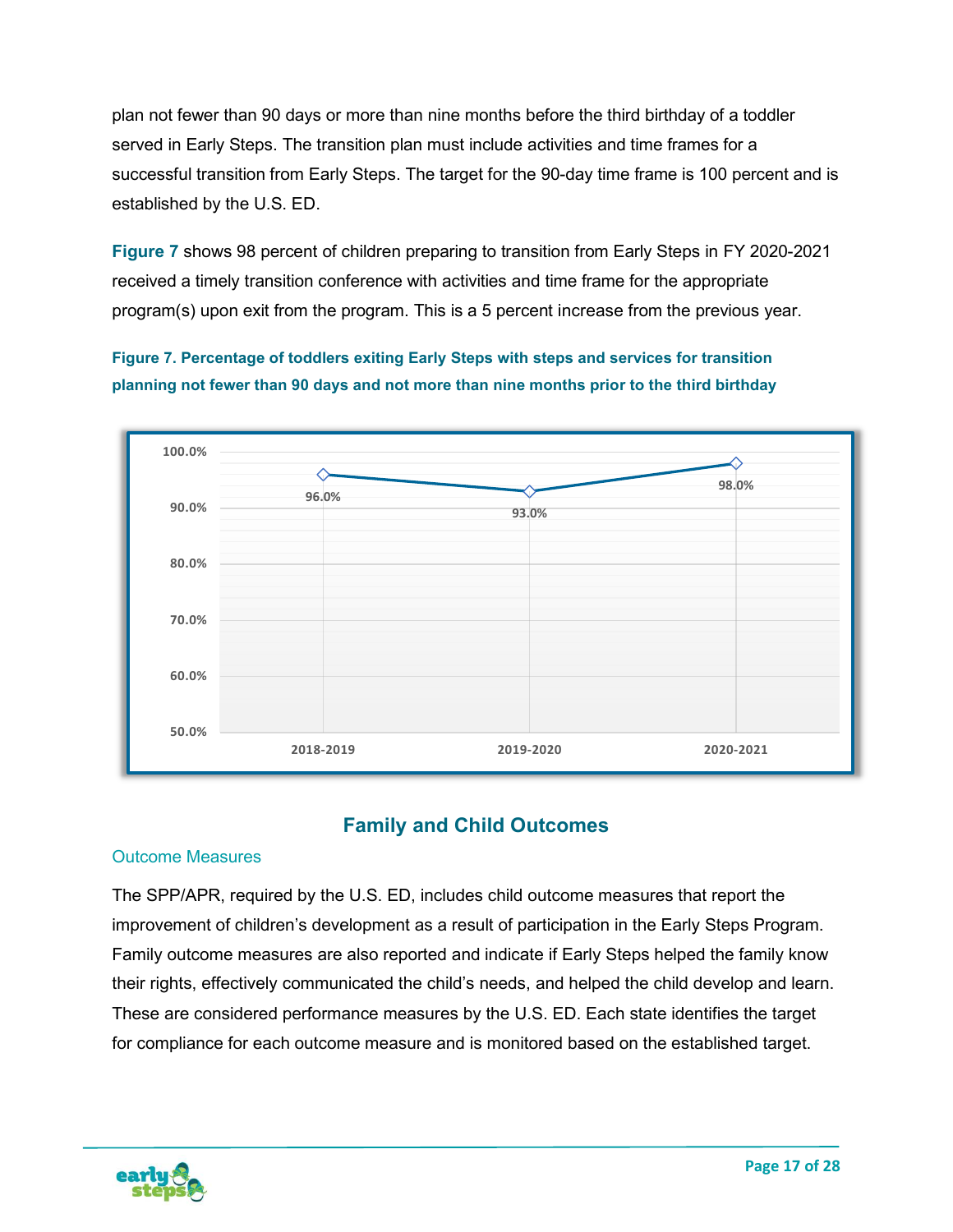#### <span id="page-18-0"></span>Family Outcomes

The Early Steps Program solicits feedback from families to assess family outcomes resulting from their child's participation in the program. These outcomes are identified by the U.S. ED and reported annually. The reported data are derived from a nationally developed family survey for states' early intervention programs.



**Figure 8. Percentage of families who report the program helped the family effectively communicate child's needs (4B)**

During FY 2020-2021, 85 percent of families reported that early intervention services helped the family effectively communicate the child's needs. This is a 1 percent increase from the prior year. The proposed target for FY 2020-2021 is 83.6 percent and the state surpassed this target by one percent.

#### <span id="page-18-1"></span>Individualized Family Support Plan Content

**Standard**: The program must provide Individualized Family Support Plans that are understandable and usable by families, health care providers, and payers and that identify the current level of functioning of the infant or toddler, family supports and resources, expected outcomes, and specific early intervention services needed to achieve the expected outcomes, as measured by periodic system independent evaluation.

The families and caregivers of eligible infants and toddlers are provided with an IFSP. The IFSP is a written plan that includes family concerns, the child's developmental status, strategies

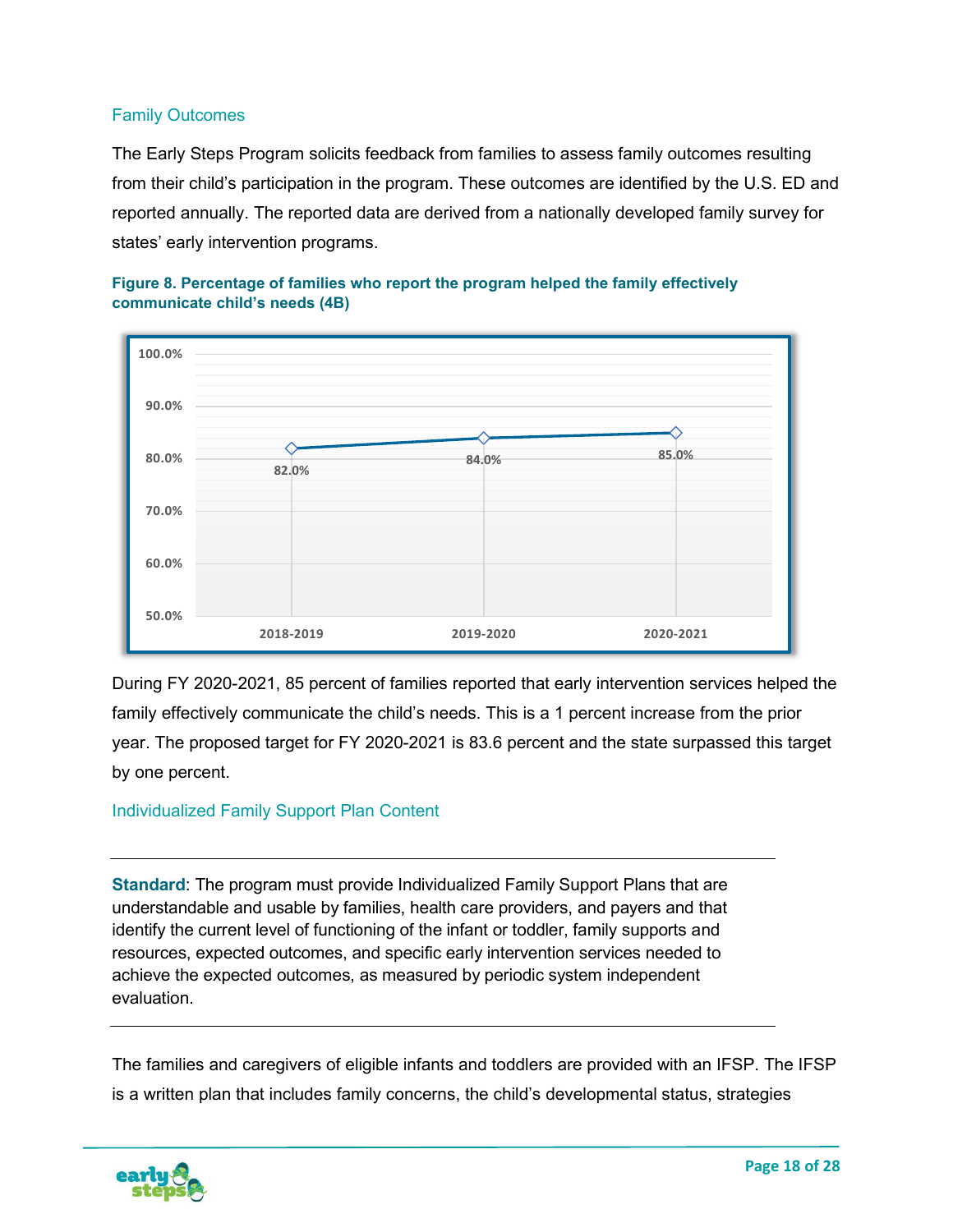toward achieving outcomes, and authorized services and supports. IFSPs are developed by the IFSP team which includes:

- Parents and caregivers.
- Other family members.
- Persons outside the family, as requested by the parents.
- The service coordinator responsible for implementing the IFSP.
- Persons directly involved in conducting the evaluation and/or assessment.
- Persons who are or will be providing early intervention services to the child or family.

IFSPs are reviewed at least every six months; however, a review may occur more frequently if the family requests a review or if conditions warrant. The purpose of the periodic review is to determine the progress toward achieving the identified outcomes for the child and whether modifications are necessary to achieve planned results. Additionally, the IFSP is reviewed at least annually to re-determine continued eligibility, modify provisions, and assess the appropriateness of the outcomes, strategies, and recommended services.

During mid-March through early May 2021, focus groups and structured individual interviews were conducted with parents of Early Steps children and staff in North Beaches, Gold Coast, and Bay Area. Fifteen parents and 21 staff/providers participated across the three centers in either focus groups or individual interviews.

Due to the ongoing COVID-19 pandemic, services continued to be offered via telehealth. The focus groups and interviews helped provide an overall picture of the benefits of the mostly virtual provider visits.

The results of these focus groups and interviews were that parents:

- Stated that services started within the month of the initial evaluation; however, services provided via telehealth began faster than via in-person.
- Caregivers reported providers to be very available and accommodating.
- Most parents praised their service coordinator for being extremely communicative and responsive.

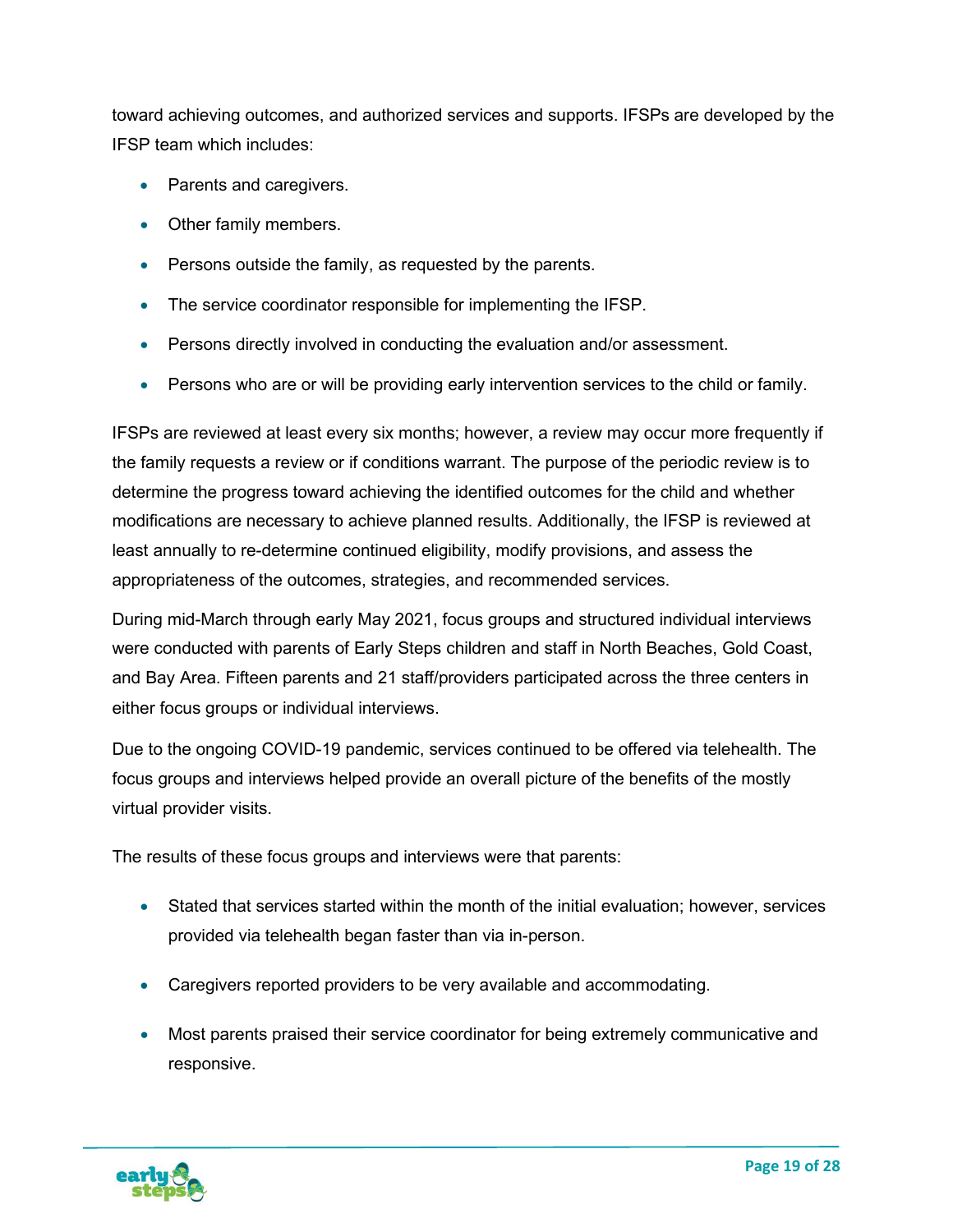• Overall, parents felt very favorable toward Early Steps, averaging a mark of 9.2 on a 1- 10 scale.

**Measure**: Progress toward meeting the goals of Individualized Family Support Plans

A random sample of child records was reviewed to determine progress toward meeting the goals on the IFSP. Based on the review, 98 percent of infants and toddlers served made progress toward meeting the outcomes on the IFSP during FY 2020-2021 (**Figure 9**). This figure represents a 3 percent increase in last year's performance.

## **Figure 9. Percentage of infants and toddlers that made progress toward meeting the goals of the IFSP**



#### <span id="page-20-0"></span>Families Reporting on Child Outcomes

**Standard**: The program must help each family to use available resources in a way that maximizes the child's access to services necessary to achieve the outcomes of the Individualized Family Support Plan, as measured by family feedback and by independent assessments of services used by each child.

The IFSP teams work with families to identify available resources needed to meet children's

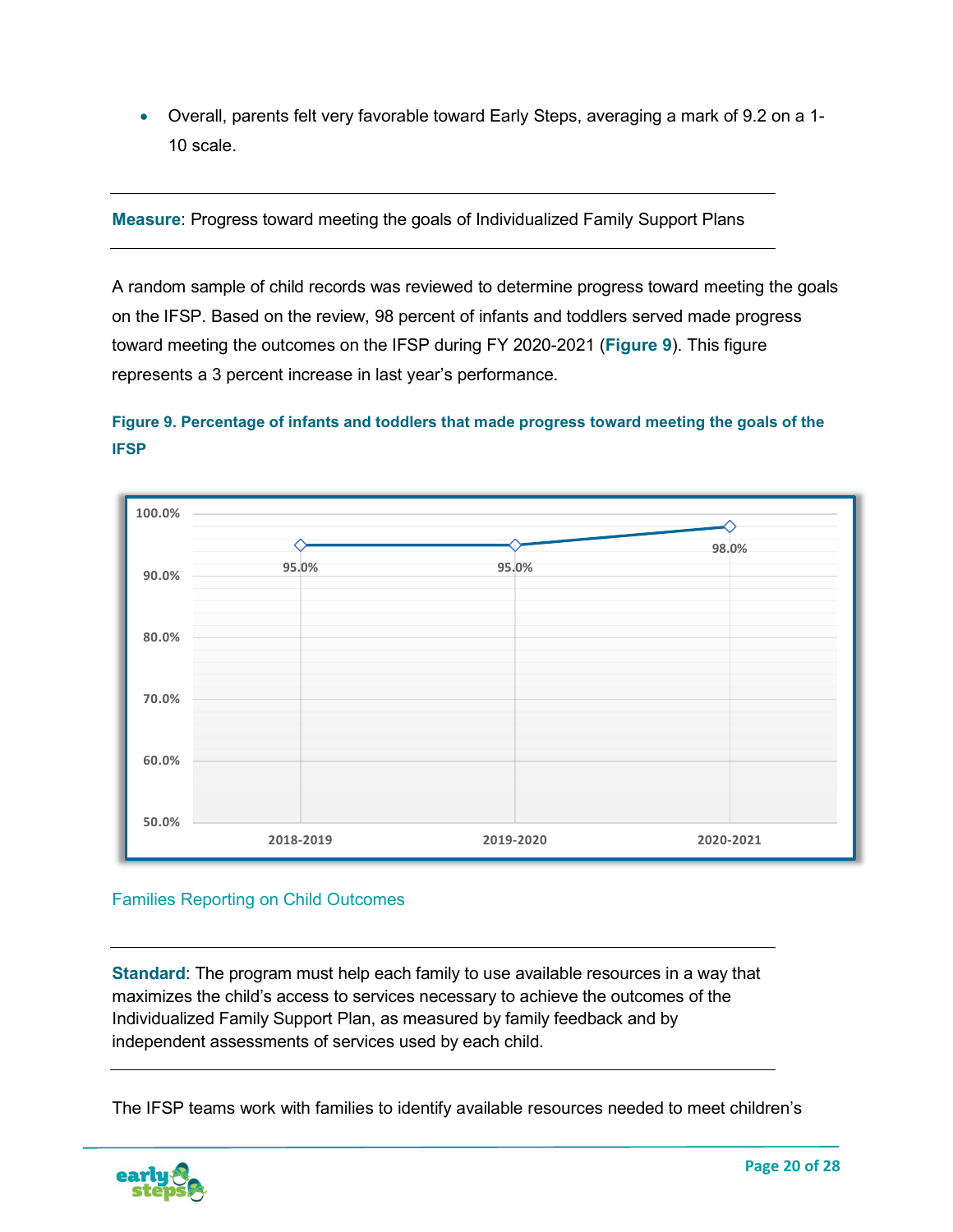individualized outcomes. **Figure 10** shows the percentage of families who indicated the LES provider helped with the use of resources to achieve the desired outcomes on the IFSP.

During FY 2020-2021, 96 percent of families reported that Early Steps helped with the use of available resources in a way that maximized access to services necessary to achieve the goals on the IFSP (**Figure 10**). This figure is a 1 percent increase from the previous year.

**Figure 10. Percentage of families who reported that Early Steps helped families use available resources in a way that maximizes the child's access to services necessary to achieve the goals of the IFSP**



The LES providers continue to maintain community partnerships to maximize available resources for optimal outcomes for infants, toddlers, and their families. At the state level, the Early Steps Program maintains collaborative partnerships with state agencies, universities, and other programs serving infants and toddlers and their families.

Family survey results indicate that a substantially high percentage of families report Early Steps has helped the family obtain the supports and services their child and family need. In addition, focus group and structured interview results indicate that parents and caregivers feel very positive about the service coordinators and service providers serving their child and family and have been able to build close relationships.

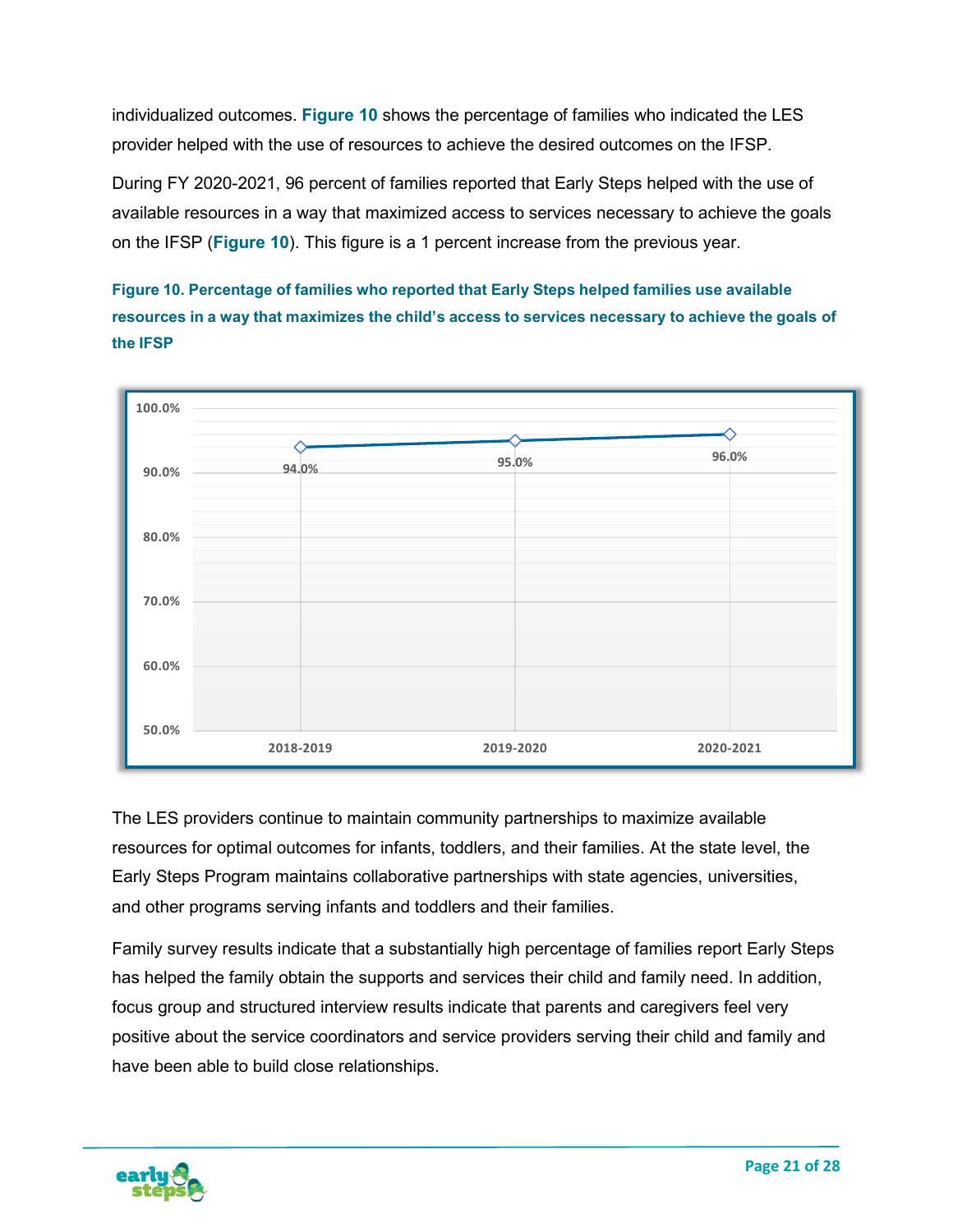**Measure**: Number and percentage of families reporting positive outcomes in their infant's and toddler's development as a result of early intervention services

The purpose of the Early Steps Program is to enhance not only the development of infants and toddlers with developmental delays or disabilities but also the capacity of the family to meet the child's needs. Each LES has a minimum of one full-time Family Resource Specialist (FRS). The FRS is a parent or primary caregiver of a child who received early intervention services. The primary role is to provide parent-to-parent support to families served by the program. FRSs work with LES providers to promote the importance of family education in service provision. FRSs are required to develop and submit an annual System of Family Involvement Plan in collaboration with families served by the LES provider. The plans address strategies to increase family outcomes and to build the capacity of families to help their children grow. Outcomes of the plans are provided to the Department as a contractual requirement.

Families with children exiting Early Steps are surveyed annually to determine the extent to which Early Steps services have helped the child and family. During FY 2020-2021, 58.5 percent of families with children who exited during the survey period provided a survey response. This is a 3 percent decrease in last year's response; however, is still high enough for a confidence level of 95 percent. Survey data are used to report family outcome measures determined by the U.S. ED and identify priorities for program improvement.

**Figure 11** shows that in FY 2020-2021, 95 percent of families reported that Early Steps services positively impacted their ability to help their child develop and learn, an increase of 2 percent over the previous year. The target for this indicator is established by the state. The proposed target for FY 2020-2021 is 93.4 percent and the state surpassed this target.

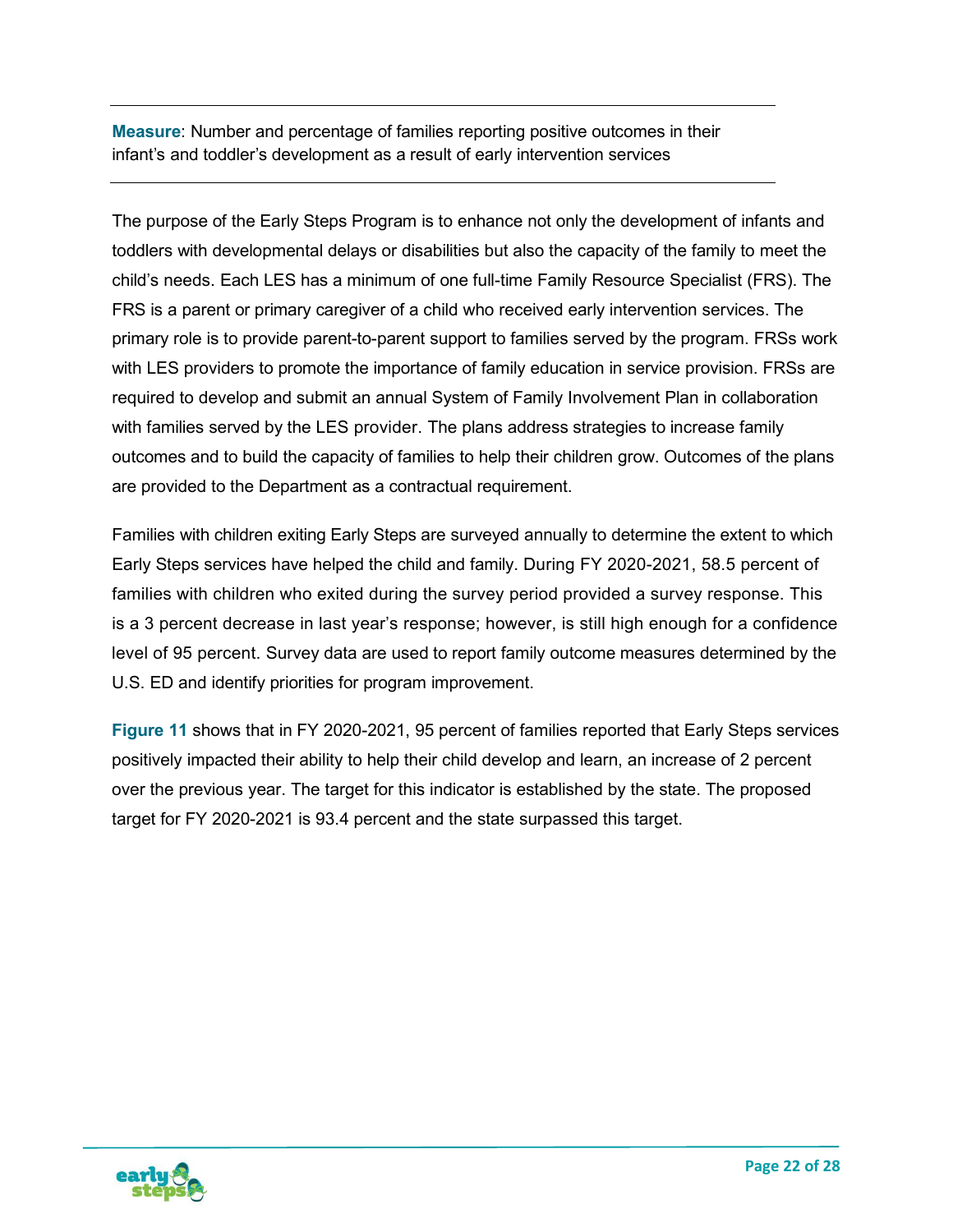

#### **Figure 11. Number and percentage of families who report that early intervention services have helped their family help their child develop and learn**

#### <span id="page-23-0"></span>Child Outcomes

**Standard**: The program must offer families access to quality services that effectively enable infants and toddlers with developmental disabilities and developmental delays to achieve optimal functional levels as measured by an independent evaluation of outcome indicators in social or emotional skills, communication, and adaptive behaviors.

The U.S. ED requires each Part C, IDEA state to develop a State Systemic Improvement Plan (SSIP) as part of the SPP/APR described in 34 CFR 303.701. The SSIP is a multi-year plan intended to increase the capacity of LES providers to improve outcomes for children with disabilities and their families. In coordination with stakeholders, the Early Steps Program identified the following child outcome as the priority focus of the SSIP: increase the percentage of infants and toddlers who exit early intervention with an increased rate of growth in positive socialemotional skills. This was chosen because the percentage of infants and toddlers who show substantial progress in the social-emotional domain is significantly below the national average and more disparate than other child outcome areas. The activities embedded throughout the SSIP create the necessary infrastructure to ensure and sustain quality providers, leading to

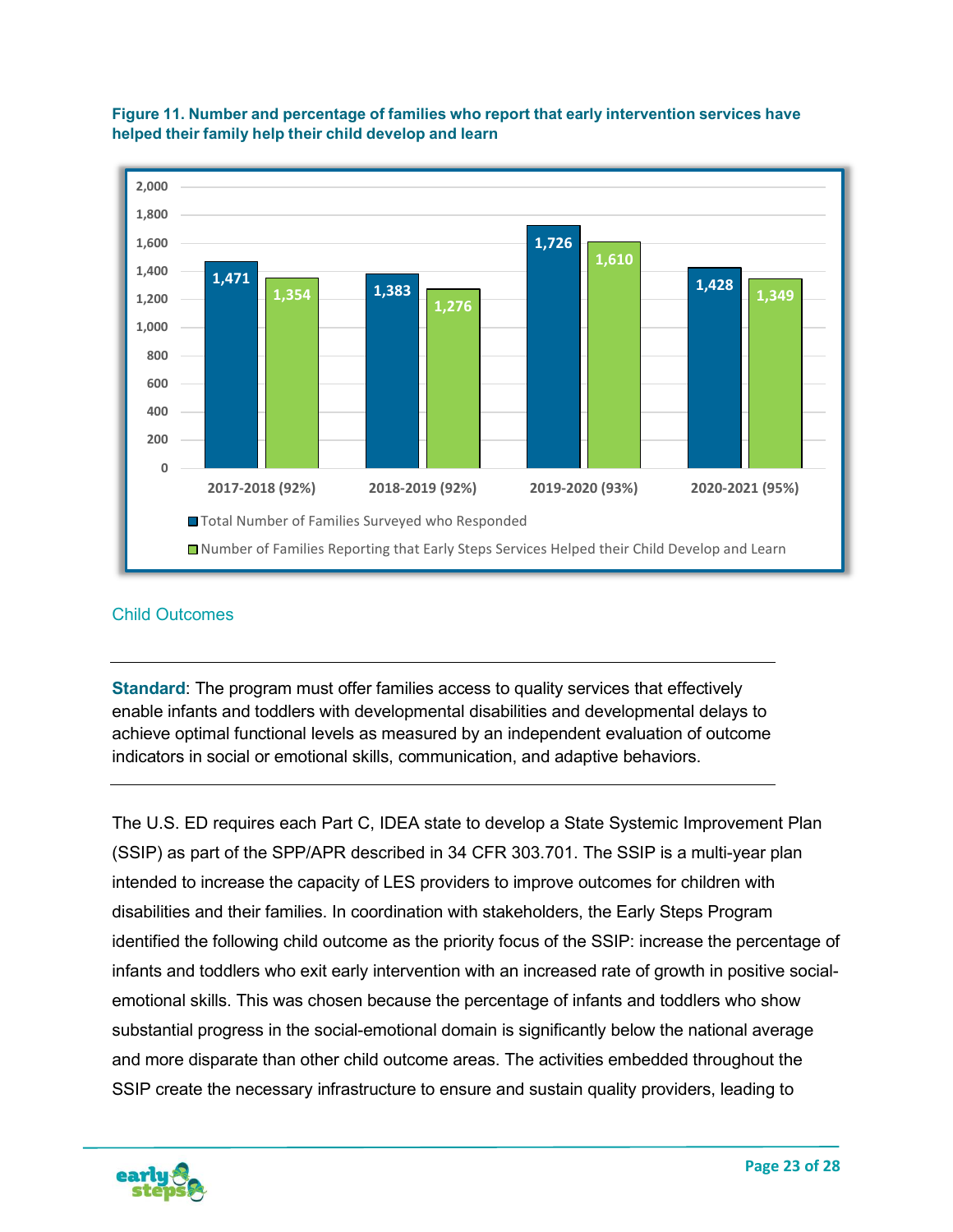improved child outcomes. This includes professional development for providers to ensure services rendered are evidence-based, family-centered, early intervention services.

The Early Steps Program was using the Battelle Developmental Inventory, 2nd Edition (BDI-2) as the primary entry and exit evaluation to measure child outcomes. However, the BDI-2 assessment does not adequately measure the social-emotional skills of very young children and is a tool designed to evaluate a child in a face-to-face setting, which became a problem as teleintervention became more widespread out of necessity due to the COVID-19 pandemic. Early Steps decided at the end of FY 2019-2020 to transition from the BDI-2 as Florida's tool to determine a child's entry-exit progress and replace it with the Child Outcome Summary process (COS). The COS process allows the integration of multiple sources of information rather than only one standardized tool. This process guides a team of parents, providers, and other community members who interact with a child during their daily routines to share and discuss all the available evidence of how that child functions. The team comes to a consensus that aligns with a rating scale. This process will allow a more holistic and accurate assessment, using information gathered across routines, activities, and settings. In addition, it will allow LES providers to complete entry and exit assessments when prevented from conducting such assessments in person.

Early Steps began using the COS with all children entering the program on or after December 1, 2020. For those children who received an entry assessment before December 1, 2020, Early Steps will continue using the BDI-2 tool for their exit assessment. The data obtained on the child's progress are used to report on child outcomes determined by the U.S. ED and this annual report. The U.S. ED requires outcome measures that report substantial child progress while the state of Florida requires the reporting of any child progress.

The measures for improved social or emotional skills and improved acquisition and use of knowledge, as well as communication skills, are shown on the following page. Comparison with prior-year gains before 2019 is not reliable because of a revised measurement system that occurred that year, and the fact that the COVID-19 pandemic greatly reduced the number of exit assessments conducted in the final quarter of the FY 2019-2020 and throughout FY 2020-2021. There was an average of 4,200 fewer children with completed assessments across the three outcome areas shown on the following pages. Raw score gains can only be calculated for children who received the full assessment on both entry and exit, so there are some missing data within each domain.

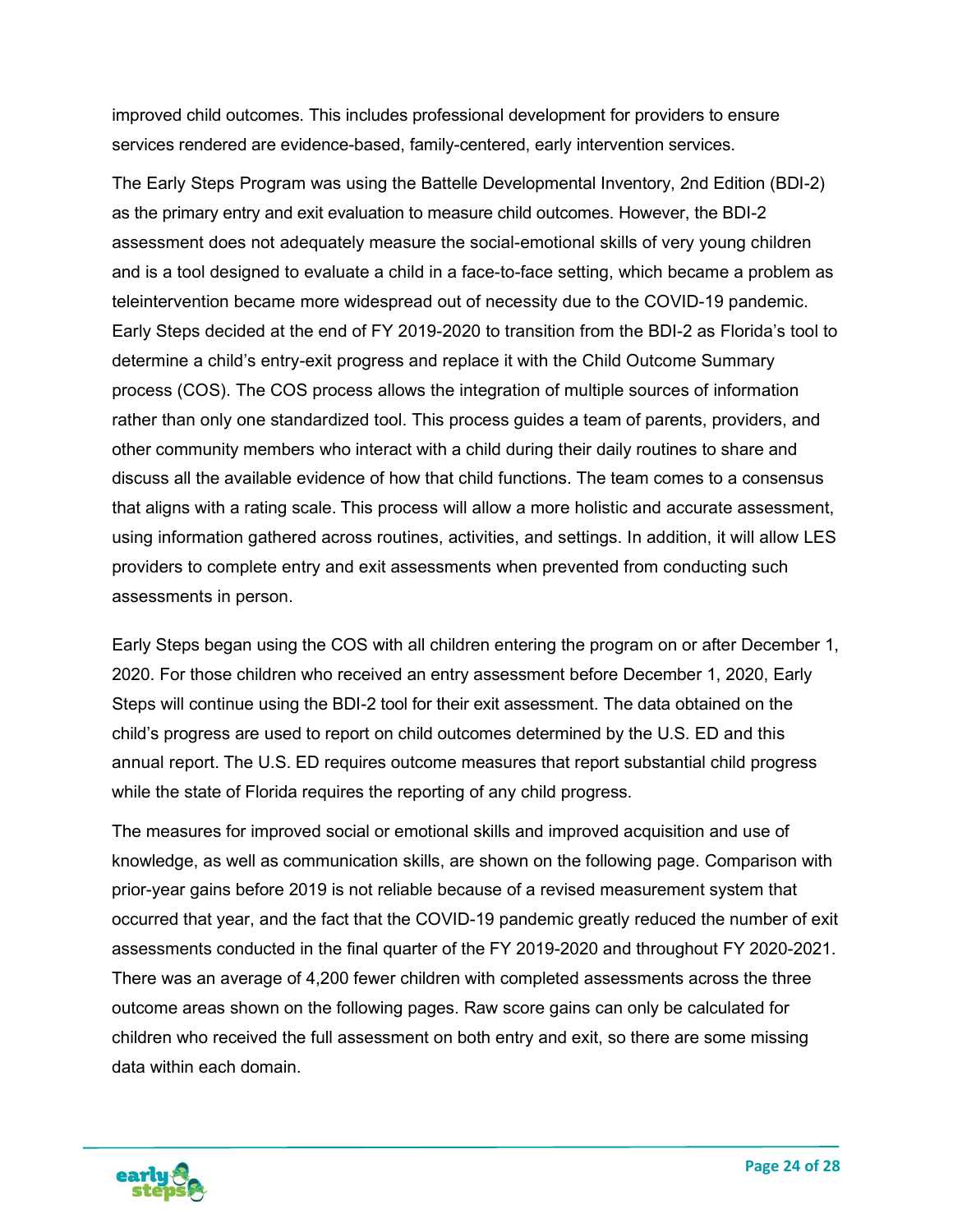**Measure**: Number and percentage of infants and toddlers demonstrating improved social or emotional skills after the program

## *Total Number of Children Assessed: 1,766 Percentage of Children Who Demonstrated Improvement: 98.4%*

The assessment for the social-emotional domain determines the percentage of infants and toddlers with IFSPs demonstrating the increased rate of growth in positive social-emotional skills. Social-emotional skills refer to the social relationships a child forms with others and how the child interacts with or relates to other children and adults. This indicator continues to be one of the priorities for Florida.

The COS process was implemented on December 1, 2020. The COS process measures three child outcome categories that cut across the developmental domains to represent the combined nature of how children develop and learn. The three child outcomes are Outcome 1: Positive Social-Emotional Skills, Outcome 2: Acquisition and Use of Knowledge and Skills, and Outcome 3: Use of Appropriate Behaviors to Meet Needs. There were 24 children who were in the program for six months and received an entry and exit COS rating. Ninety-six percent of the children reported gains in meeting Outcome category 1, 100 percent reported gains in meeting Outcome category 2 and 100 percent reported gains in meeting Outcome category 3. Please note that the federal indicator for social-emotional outcomes measures substantial improvement. The measure reported in this document reflects the state measure outlined as a statutory requirement for reporting in Florida law.

**Measure**: Number and percentage of infants and toddlers demonstrating improved use of knowledge and cognitive skills after the program

*Total Number of Children Assessed: 1,617*

*Percentage of Children Who Demonstrated Improvement: 98.5%*

The BDI-2 assessment of cognitive skills includes the acquisition and use of knowledge, such as thinking, reasoning, problem-solving, and remembering.

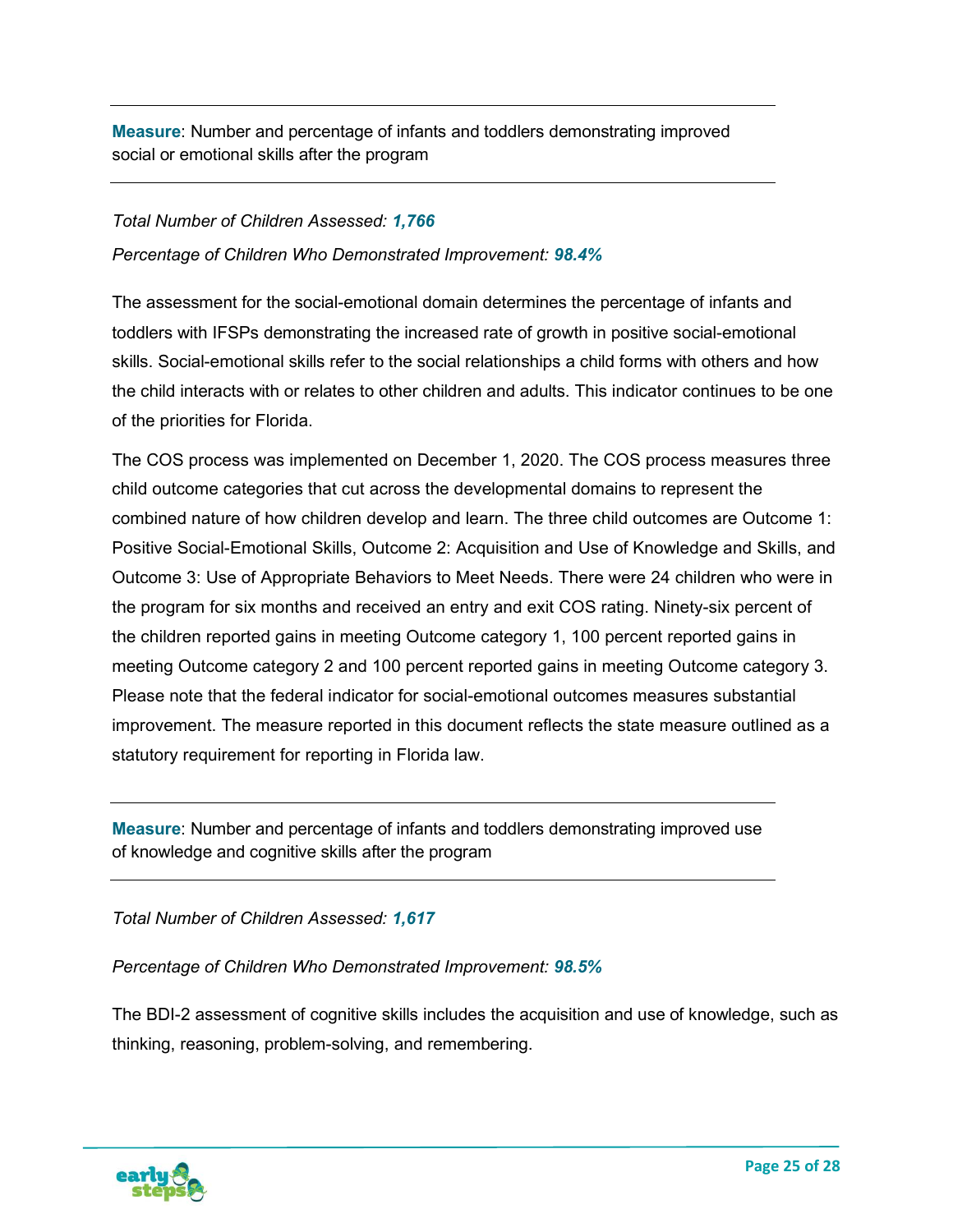**Measure**: Number and percentage of infants and toddlers demonstrating an improved ability to both understand and use language after the program.

#### *Total Number of Children Assessed: 1,766*

#### *Percentage of Children Who Demonstrated Improvement: 95.5%*

The assessment for the communication domain determines the percentage of infants and toddlers with IFSPs demonstrating an increased rate of ability to both understand and use language. Communication skills refer to both the ability to respond to sounds and words (receptive) and to relate information to others by gestures, sounds, words, and sentences (expressive). This measure differs from a similar federal measure, as it is a statutory requirement in Florida.

## **Conclusion**

<span id="page-26-0"></span>The services provided under the Early Steps Program enhance the physical, cognitive, communication, social-emotional, and adaptive development of infants and toddlers. Wellimplemented, high-quality early intervention programs help children in both the short and long term through reduced placement in Exceptional Student Education programs, increased high school graduation rates, and improved long-term health.

The Early Steps Program is serving slightly fewer children across Florida as demonstrated by **Figure 4** which shows 3,160 fewer children referred and subsequently receiving services from FY 2018-2019 through FY 2020-2021. There were 35,360 children who were referred in FY 2020-2021 and 16,386 of those children were eligible for services. The decrease is attributed to the COVID-19 pandemic which began affecting services in March 2020 and caused some families to delay referral or evaluation. Service satisfaction remains high as measured by the families who reported that the Early Steps Program helped their child develop and learn (95 percent). The Early Steps Program will continue to involve stakeholders at the state and local level to improve both the performance in areas scoring below the identified target and outcomes for infants and toddlers and their families.

Through a comprehensive state planning process, the program will:

- Assess the statewide need for early intervention services.
- Evaluate the extent of the need met by the program.

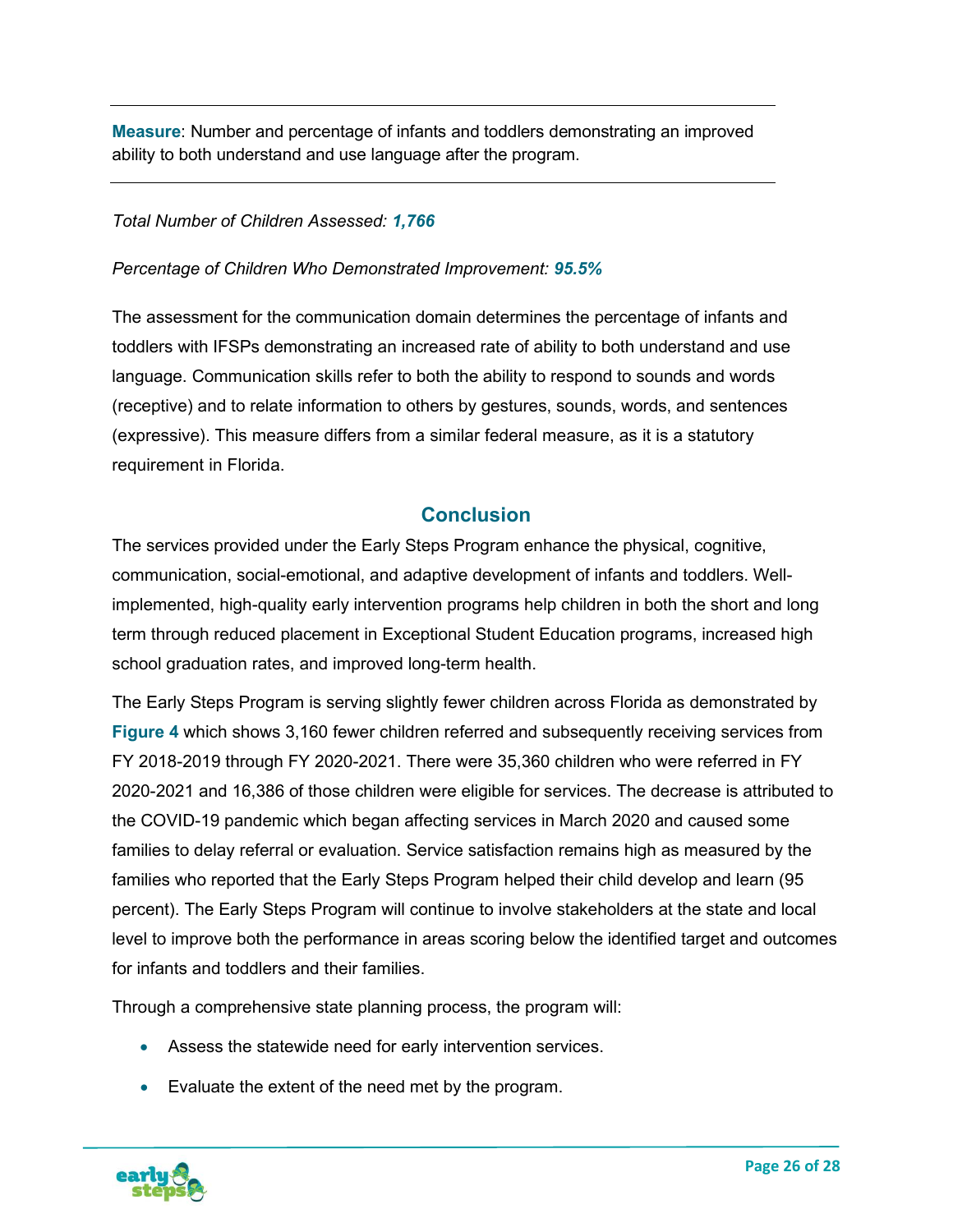- Identify barriers to fully meeting the need.
- Develop action steps to improve program performance.

Early intervention services in the first years of a child's life can greatly reduce the need for services as a child grows older and enters school. Early Steps is committed to serving infants and toddlers with disabilities and developmental delays to help reach their full potential.